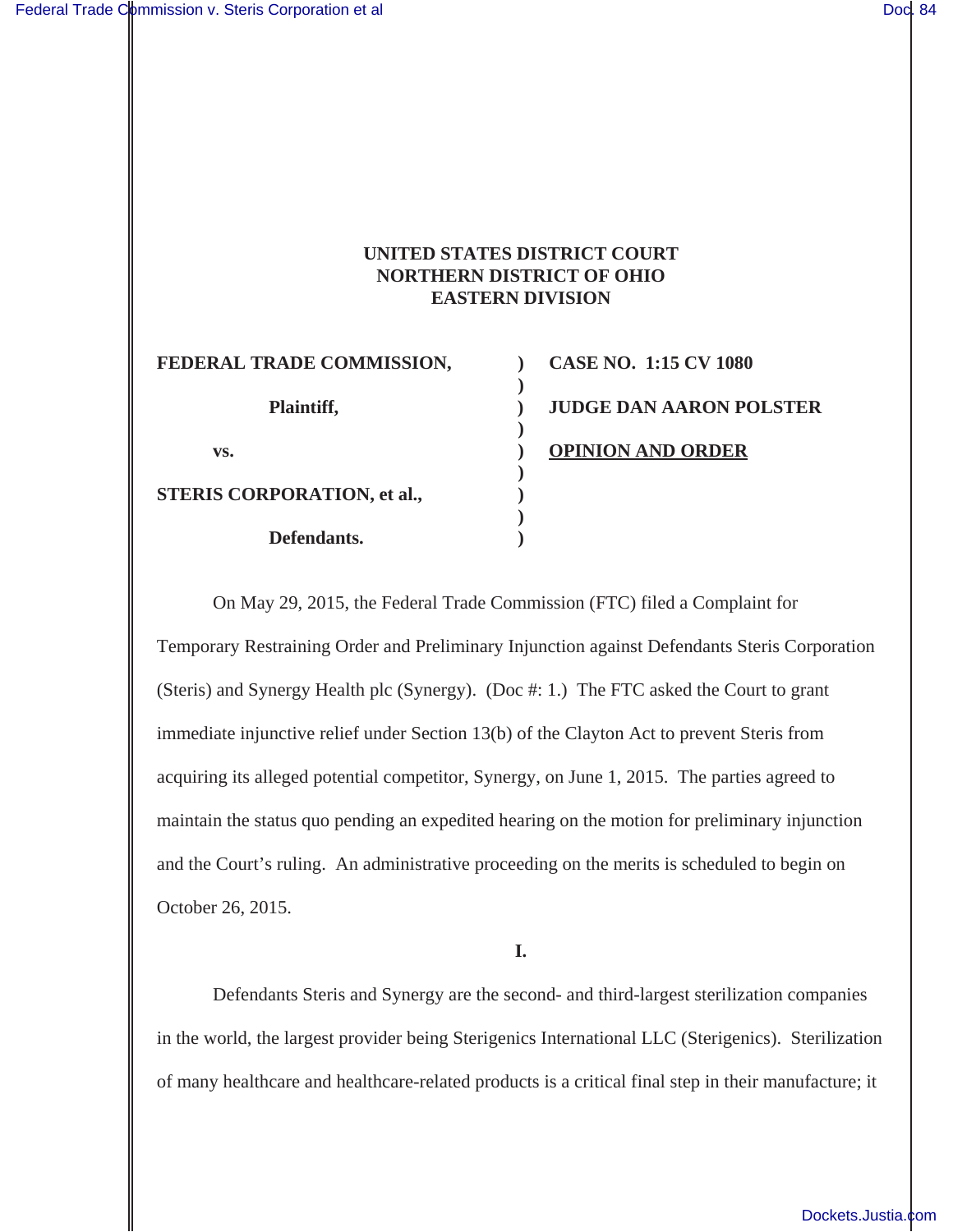is required by the Food and Drug Administration (FDA) to eliminate microorganisms living on or within the manufacturers' products before those products are distributed to end-users in the United States. Foreign regulatory bodies require sterilization of these same products when sold in foreign countries. Only a small number of manufacturers sterilize their own products: the bulk of sterilization is contracted to suppliers like Steris,<sup>1</sup> Synergy and Sterigenics.

Three primary methods of contract sterilization are currently used in the United States: gamma radiation, e-beam radiation, and ethylene oxide gas (EO). Customers choose sterilization methods based on their products' physical characteristics and packaging. Gamma sterilization, which sterilizes by exposing products to the radioactive isotope Cobalt-60, is the most effective and economical option for most healthcare products because of its penetration capabilities. It is the only viable option for dense products (e.g., implantable medical devices) and products packaged in larger quantities. E-beam sterilization, a second type of radiation sterilization, does not penetrate as deeply as gamma radiation, though it can be effective for low-density products sterilized in low volumes. It represents only 15% of all contract radiation sterilization in the United States. EO is a non-radiation form of sterilization that exposes products to gas to kill unwanted organisms. It is effective only if gas diffuses freely through packaging and makes contact with all product surfaces requiring sterilization.

Steris, with twelve gamma facilities across the country, is one of only two U.S. providers of contract gamma sterilization services. Sterigenics, the other gamma provider, operates fourteen U.S. gamma facilities and two U.S. e-beam facilities. Together, these two firms

<sup>&</sup>lt;sup>1</sup>In 1997, Steris acquired a medical sterilization company called Isomedix. (Hr'g Tr. 152 (Steeves).) Today, Steris' contract sterilization business is often referred to as Steris Isomedix.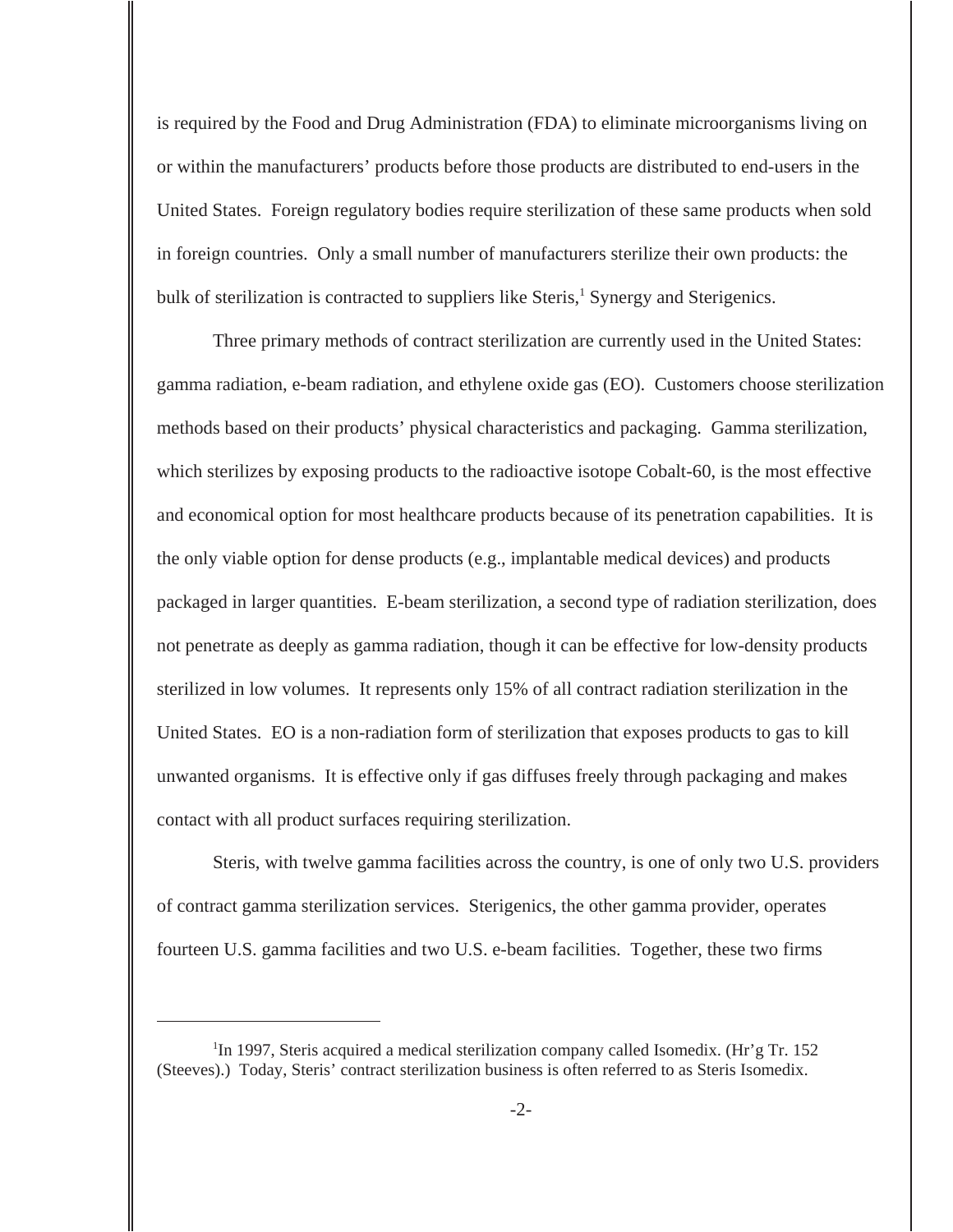account for approximately 85% of all U.S. contract sterilization services. Synergy, a British company, is the largest provider of e-beam services in the United States,<sup>2</sup> but operates more than thirty-six contract sterilization facilities, primarily gamma facilities, outside the United States. Of particular note are Synergy's two contract sterilization facilities located in Daniken, Switzerland (Daniken): a gamma facility and an x-ray facility. The Daniken x-ray sterilization facility is the only facility in the world providing x-ray sterilization services on a commercial scale.

 The FTC alleges that, prior to the proposed merger announced on October 13, 2014, Synergy had been planning to enter the U.S. with an emerging x-ray sterilization technology it hoped would disrupt the current duopoly in the U.S. contract sterilization market, competing directly with Steris' and Sterigenics' gamma sterilization services. According to the FTC, x-ray sterilization is a competitive alternative to gamma sterilization because it has comparable, "and possibly superior," depth of penetration and turnaround times. (Compl. ¶ 4, Doc #: 1.) The FTC claims that, if consummated, the merger would allow Steris to insulate itself against competition with its gamma business. Synergy's planned x-ray sterilization facilities would have targeted Steris' and Sterigenics' gamma sterilization customers, providing them with options for contract sterilization and resulting in lower prices and improved quality.

After months of investigation, the FTC filed this case several days before the proposed merger was to close, contending that the acquisition of Synergy by Steris would violate Section 7 of the Clayton Act, which prohibits mergers "the effect of [which] may be substantially to lessen

<sup>2</sup>Synergy acquired its U.S. contract sterilization facilities from BeamOne LLC in April 2011. (Tr. 148.)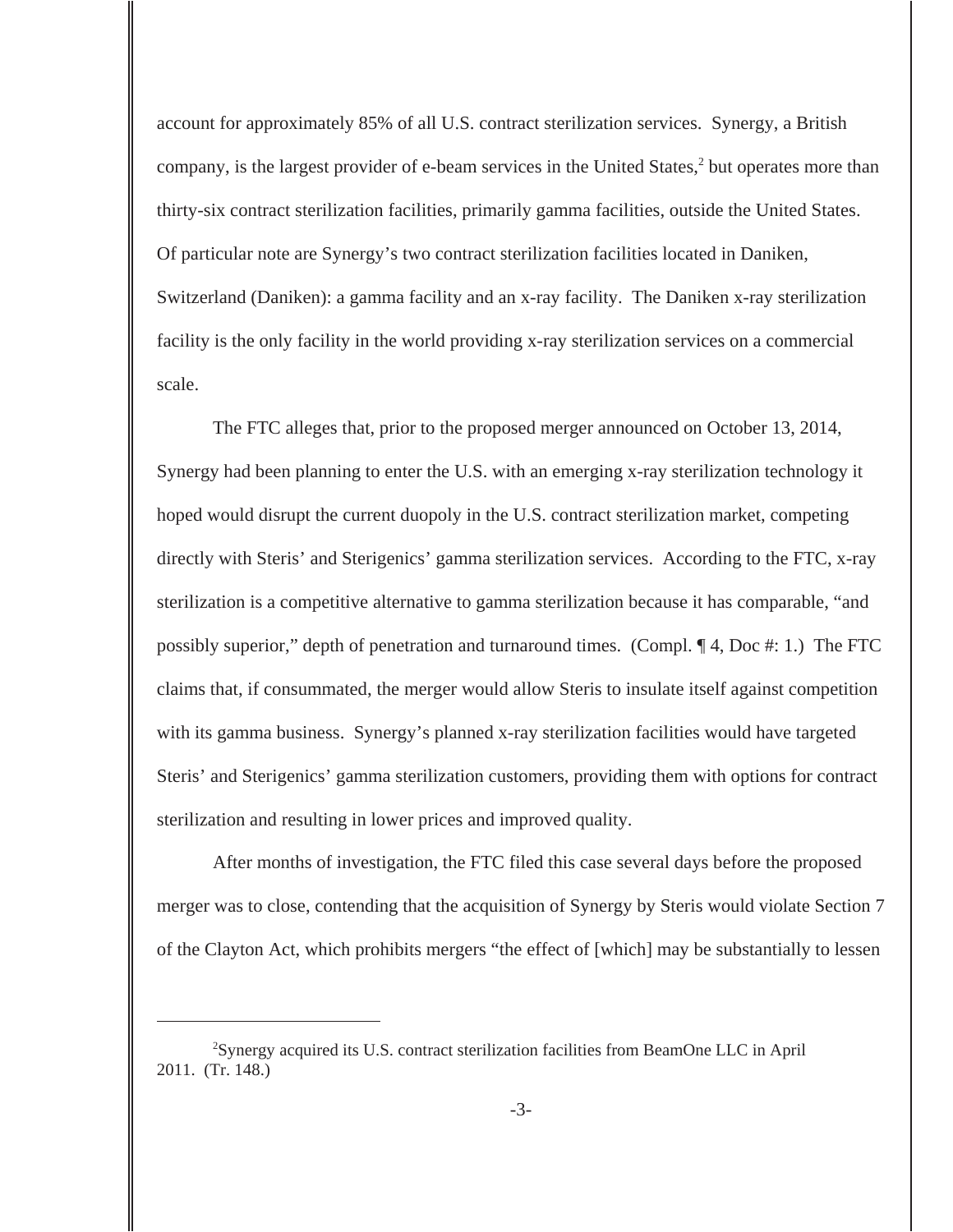competition, or to tend to create a monopoly." 15 U.S.C. §§ 18, 45. The FTC sought injunctive relief under Section 13(b), which authorizes the Court to grant preliminary relief if, after considering the FTC's likelihood of success on the merits and weighing the equities, such relief would serve the public interest. 15 U.S.C. § 53(b).

On June 1, 2015, the Court held a teleconference with counsel to determine how to proceed most efficiently in this matter. As a result of discussions, the parties agreed to file a Stipulation and Order wherein Defendants agreed not to consummate the proposed merger until at least four business days after the Court rules on the FTC's motion for a preliminary injunction. (Doc #: 7.) The parties also agreed to provide the Court with a joint proposed expedited schedule for litigating that motion, which the Court issued. (Doc #: 24.)

The Court held a three-day hearing beginning August 17, 2015, during which the following witnesses testified: Joyce Hansen, Vice President of Sterility Assurance at Johnson and Johnson (J & J); David Silor, Principal Sterilization Associate at Zimmer Biomed Orthopedics (Zimmer); Dr. Richard M. Steeves, founder and CEO of Synergy; Andrew McLean, Synergy's CEO of Applied Sterilization Technologies (AST) & Laboratories; Constance Baroudel, one of the outside directors on Synergy's PLC Board; Gaet Tyranski, Synergy's President, AST for the Americas; Gavin Hill, CFO of Synergy; and Walter Roseborough, CEO of Steris. The parties filed simultaneous post-hearing briefs and response briefs. (Doc ##: 77, 78, 80, 81.) The Court, having listened to the evidence and reviewed the briefs, issues this ruling.

(Continued on next page)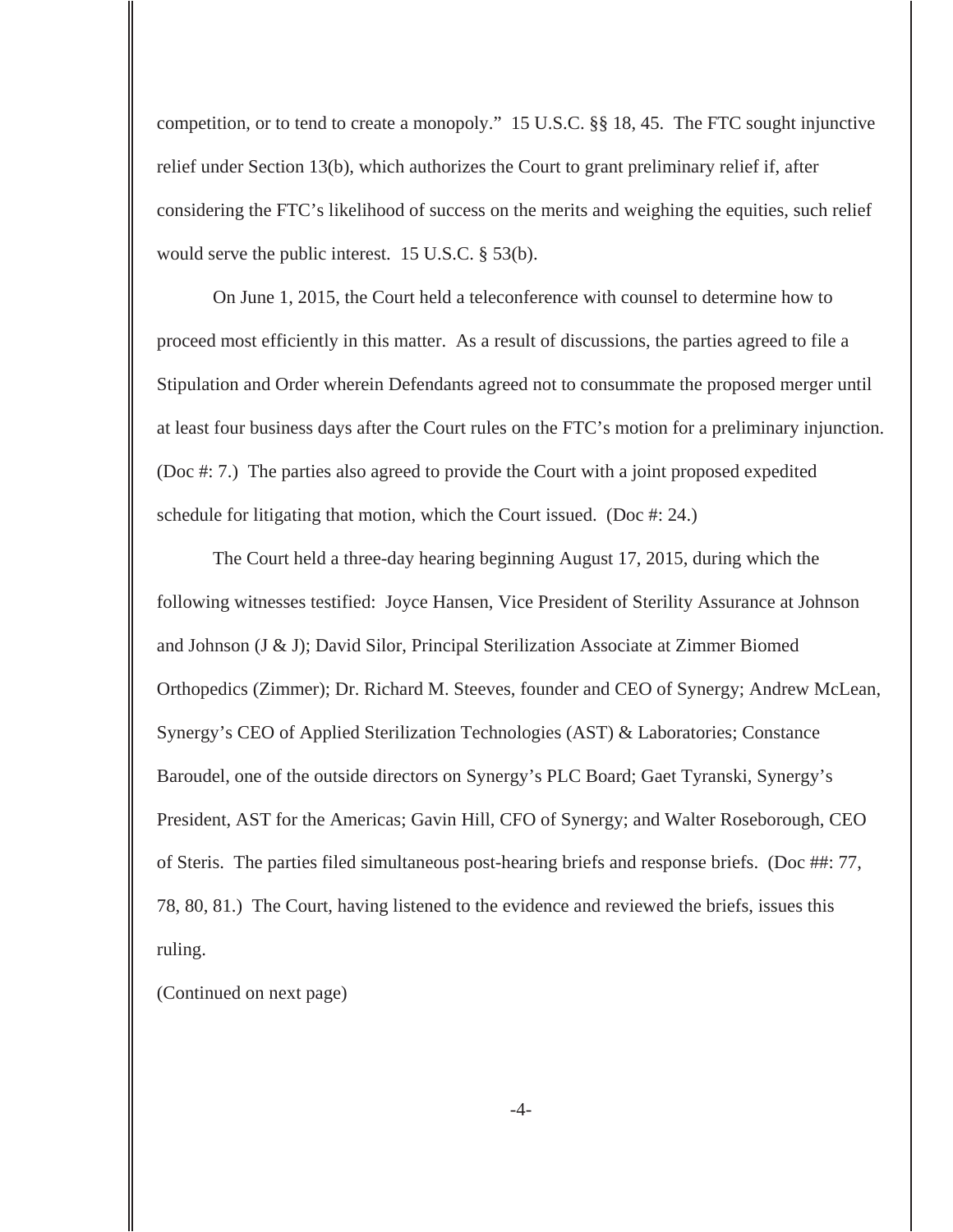Section 7 of the Clayton Act provides that

No person engaged in commerce or in any activity affecting commerce shall acquire, directly or indirectly, the whole or any part of the stock or other share capital and no person subject to the jurisdiction of the Federal Trade Commission shall acquire the whole or any part of the assets of another person engaged also in commerce or in any activity affecting commerce, where in any line of commerce or in any activity affecting commerce in any section of the county, the effect of such acquisition may be substantially to lessen competition, or to tend to create a monopoly.

15 U.S.C. § 18. Section 13(b) of the Clayton Act provides that

[u]pon a proper showing that, weighing the equities and considering the Commission's likelihood of ultimate success, such action would be in the public interest, . . . a preliminary injunction may be granted . . . .

15 U.S.C. § 53(b).

"Section 7 is 'designed to arrest in its incipiency . . . the substantial lessening of

competition from the acquisition by one corporation of the whole or any part of the stock' or

assets of a competing corporation." *United States v. Dairy Farmers of Am., Inc.*, 426 F.3d 850,

858 (6th Cir. 2005) (alteration in original) (quoting *United States v. E.I. du Pont de Nemours &*

*Co.*, 353 U.S. 586, 589 (1957)). In enacting this statute, Congress was concerned with

probabilities, not certainties. *Id*. (citing *Brown Shoe Co. v. United States*, 370 U.S. 294, 323

(1962)). As District Judge David A. Katz recently explained,

The "only purpose of a proceeding under Section  $13[(b)]$  is to preserve the status quo until the FTC can perform its function." *FTC v. Food Town Stores, Inc.*, 539 F.2d 1339, 1342 ( $4<sup>th</sup>$  Cir. 1976). The ultimate determination as to a Section 7 violation of the Clayton Act is an "adjudicatory function [ ] vested in the FTC." *Id.*

*FTC v. Promedica Health System, Inc.*, No. 3:11 CV 47, 2011 WL 1219281, at \*53 (N.D. Ohio Mar. 29, 2011) (alteration in original). Under 15 U.S.C. § 25, the FTC is authorized to seek an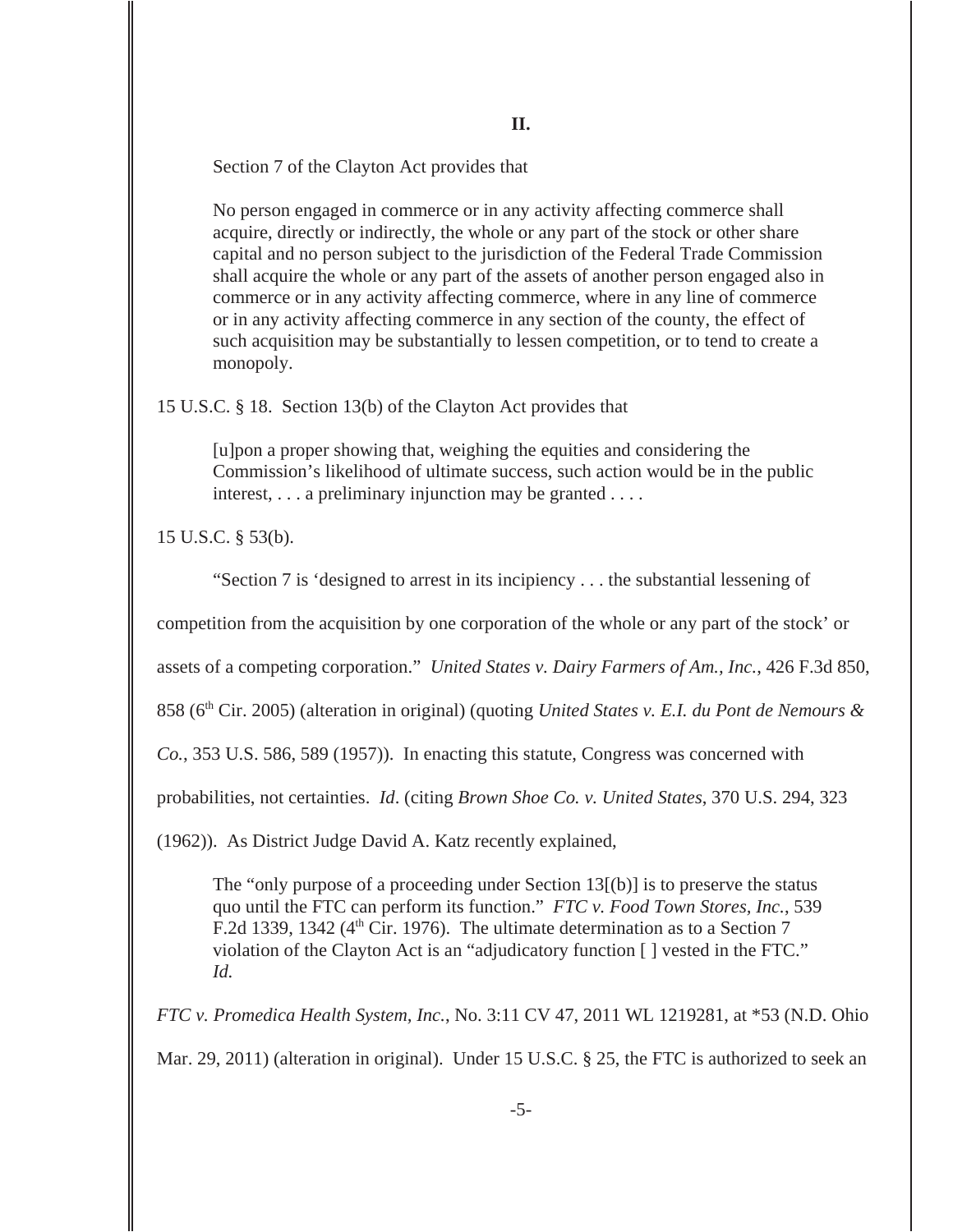injunction to enforce Section 7, and it carries the burden of proving a Section 7 violation by a preponderance of the evidence. *See, e.g.*, *U.S. v. H&R Block, Inc.*, 833 F.Supp.2d 36, 48-49 (D.D.C. 2011) (citing 15 U.S.C. § 25).

To show a likelihood of success under Section 13(b), the FTC must "raise questions going to the merits so serious, substantial, difficult and doubtful as to make them fair ground for thorough investigation, study, deliberation and determination by the FTC in the first instance, and ultimately by the Court of Appeals." *F.T.C. v. Promedica*, 2011 WL 1219281, at \*53, (quoting *FTC v. Butterworth Health Corp.*, 946 F.Supp. 1285, 1289 (W.D. Mich. 1996), *aff'd*, 121 F.3d 708 (6<sup>th</sup> Cir. 1997)).

According to the FTC, the "actual potential entrant" doctrine specifically addresses this factual scenario: where a potential entrant (i.e., Synergy) merges with a firm already competing in the market (i.e., Steris) and the effect lessens future competition. The FTC asserts that the acquisition of an actual potential competitor violates Section 7 if (1) the relevant market is highly concentrated, (2) the competitor "probably" would have entered the market, (3) its entry would have had pro-competitive effects, and (4) there are few other firms that can enter effectively. (Mem. in Supp. of Mot. for TRO and Prelim. Inj. 6 n.40, Doc #: 5-1.)

Defendants challenge the actual potential entrant doctrine, arguing that it has long been disfavored by numerous courts including the Supreme Court. However, the FTC has clearly endorsed this theory by filing this case, and the administrative law judge will be employing it during the proceeding beginning October 26. Accordingly, in deciding the likelihood of success on the merits, the Court will assume the validity of this doctrine.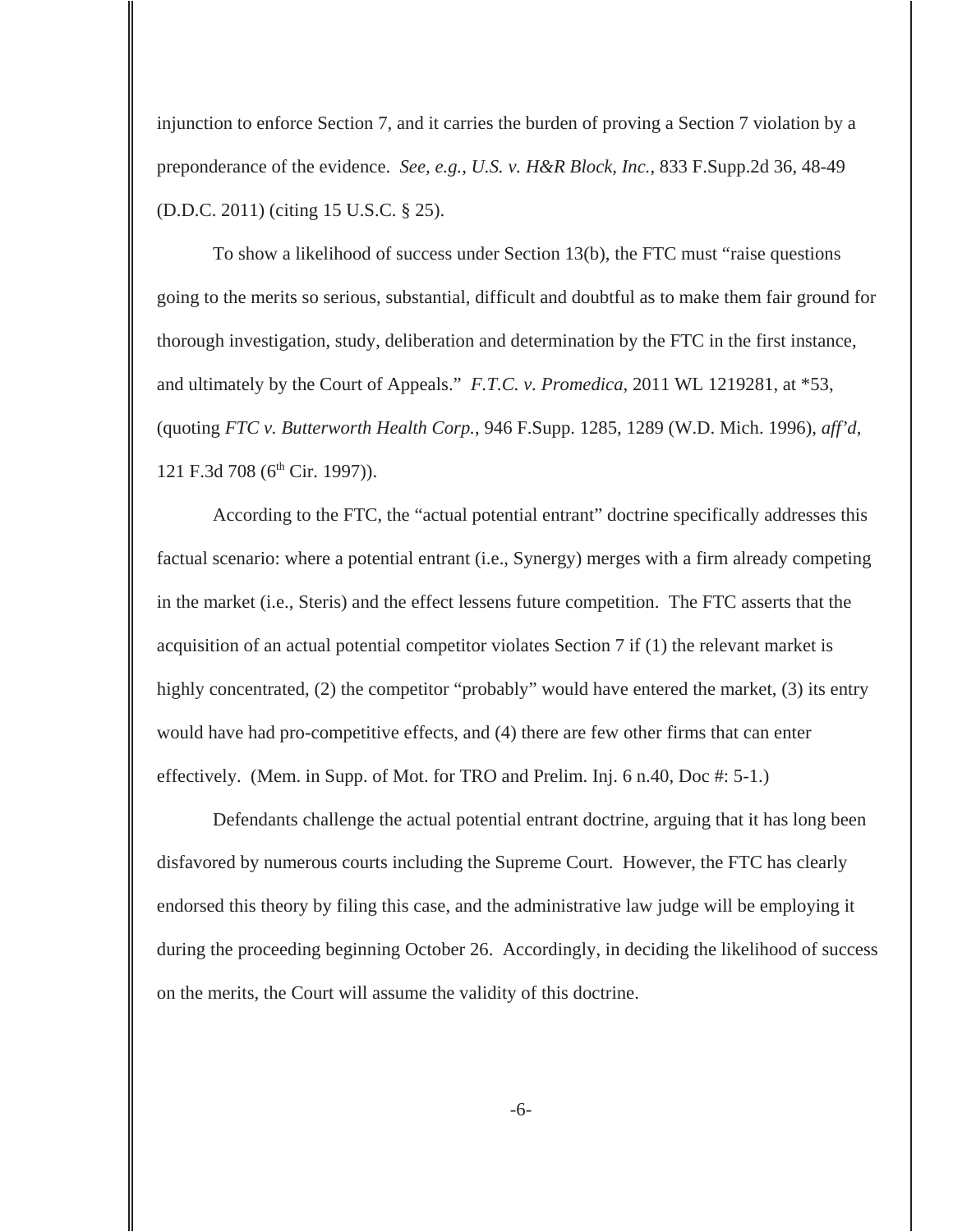Prior to the August 2015 hearing, the Court directed counsel to focus their attention at the hearing on the second prong of the actual potential entrant doctrine, i.e., whether, absent the acquisition, the evidence shows that Synergy probably would have entered the U.S. contract sterilization market by building one or more x-ray facilities within a reasonable period of time. For the reasons that follow, the Court concludes that the FTC has failed to carry its burden.

#### **III.**

In 2000, Dr. Richard M. Steeves, a biochemistry doctor with a business background, purchased a facility with a controlled environment for the purpose of manufacturing products to prevent surgeons from acquiring HIV. (Hr'g Tr. 188-89 (Steeves).)<sup>3</sup> In 2007, Dr. Steeves acquired a small business in medical device sterilization, which became Synergy. (Id.) Synergy quickly grew from a privately held company with an annual revenue of £750,000 to a publicly traded company with an annual revenue of approximately £440,000,000 today. (Id. at 189.)

The first time Dr. Steeves came across x-ray sterilization technology was at an international radiation conference in 2011. (Hr'g Tr. 194.) Daniken, the only company in the world providing x-ray sterilization services on a commercial scale, made a presentation on this new technology that piqued Dr. Steeves' interest. (Id.) He found that the technology worked, but generally dismissed it "because all the talk at the conference was this was an expensive white elephant." (Id.)

In 2012, Leoni Studer, the company that owned Daniken, put it up for sale. (Hr'g Tr. 194 (Steeves).) Dr. Steeves had one of his senior directors conduct due diligence to determine whether the business would be worth acquiring. (Id. at 194-95.) He learned that Daniken had

<sup>&</sup>lt;sup>3</sup>Citation to "Hr'g Tr." refers to the August 2015 Hearing Transcript, Doc #: 72.)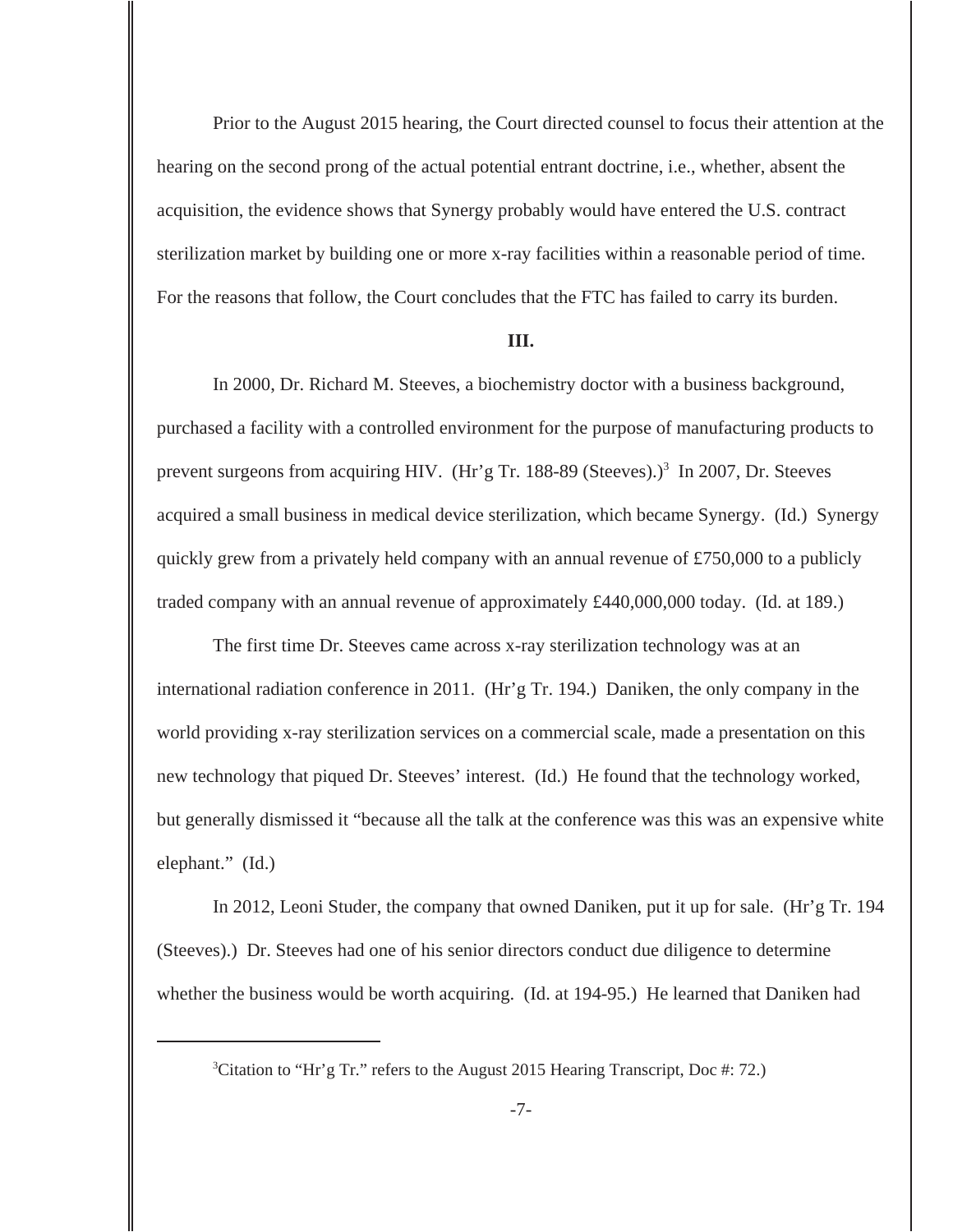two components: a gamma facility and an x-ray facility. (Id. at 195.) At that time, Daniken's gamma facility was running at 75% capacity, while the x-ray facility was running at 22%. (SH-00968554; PX00423-030.) Synergy reached a valuation the directors thought workable based on the gamma business supporting the x-ray business and, "importantly, what we were expecting in terms of a change in interest in x-ray." (Id. at 195.) This predicted increase in customer interest in x-ray was based on the fact that  $J \& J$ , one of the world's leading manufacturers of medical devices, pharmaceutical and consumer packaged goods, was about to begin the process of making the change from gamma to x-ray sterilization for one of its products (i.e., Surgicel, a blood-clotting agent) at the Daniken facility—setting what Dr. Steeves believed would be "an industry trend" away from gamma and towards x-ray sterilization. (Id.) At the same time, the directors understood that they faced three significant obstacles in bringing this new technology to the U.S. market: lowering the capital costs, understanding the regulatory hurdles involved in transitioning from gamma to x-ray sterilization, and convincing gamma customers to accept and, more importantly, *support* this new technology. (Id. at 195-96.) Based on forecasts predicting the x-ray facility would reach 52% capacity by fiscal year 2015 and 64% by fiscal year 2016, Synergy decided to purchase Daniken. ((SH-00968554; PX00423-030; Hr'g Tr. 653-55 (Hill).)

Synergy's management hierarchy consists of two main boards. (Hr'g Tr. at 148, 190 (Steeves).) The Senior Executive Board (SEB) runs the day-to-day operations, generates business strategies, and makes decisions on investments up to £10,000,000 (approximately \$15.5 million). (Id.) As a publicly traded company, Synergy also has a PLC Board of Directors that represents the shareholders, defines the company's business and investment strategies, and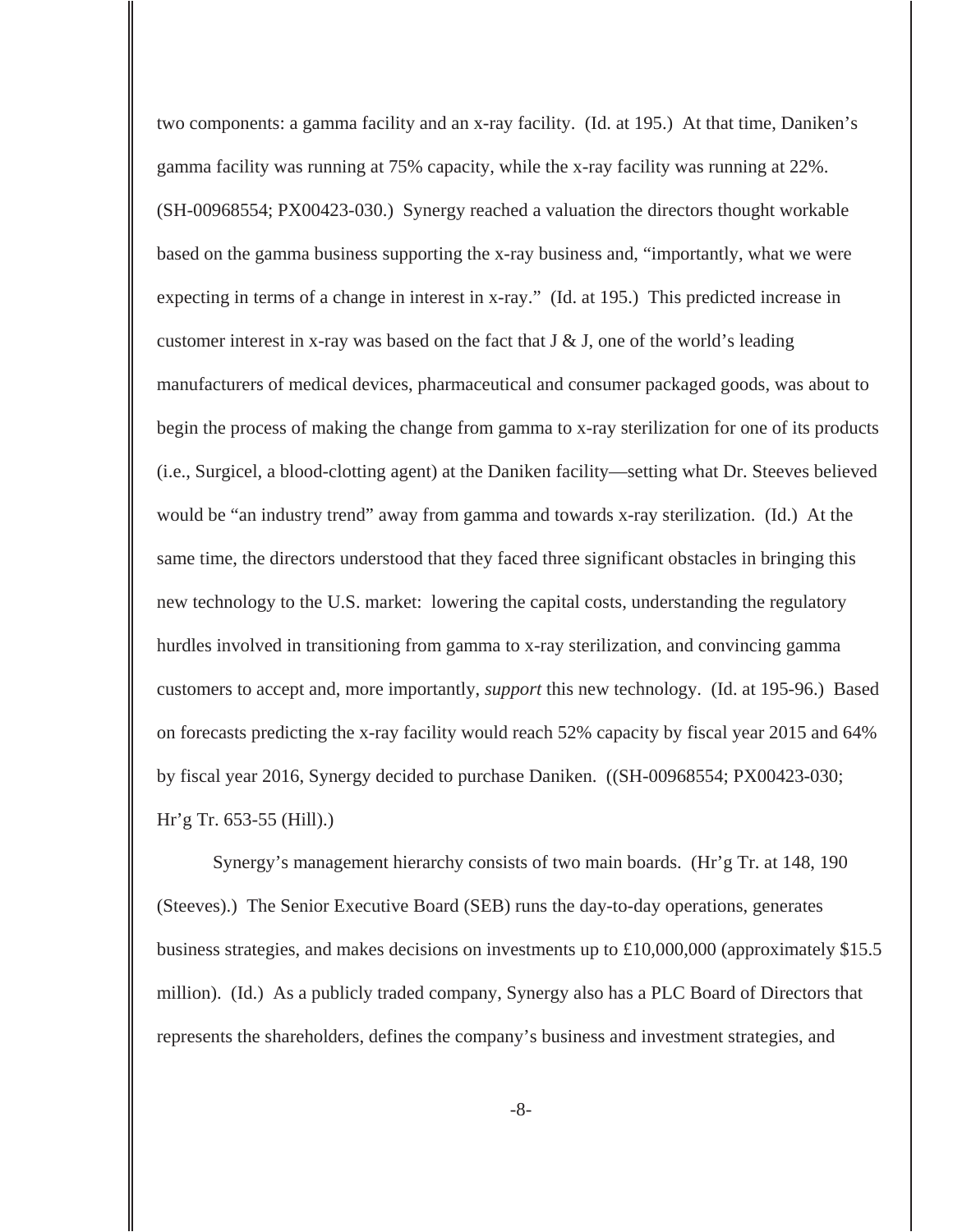ensures that the company's operational and financial performance respects the shareholders' interests. (Hr'g Tr. 446 (Bouradel), 645 (Hill).) The PLC Board consists of 4 outside directors and 3 inside directors. (Id. at 150 (Steeves).) Together, they have responsibility for governance, signing off on strategy developed by the SEB, and investments over £10,000,000. (Id. at 190.)

At the annual meeting of the combined SEB and PLC boards held in October 2012, Dr. Steeves made a presentation on x-ray technology and Synergy's recent acquisition of Daniken. (Hr'g Tr. 151-55 (Steeves).) Dr. Steeves observed that Synergy could not compete in the U.S. market for contract sterilization services with its gamma, e-beam and EO services, given that Steris and Sterigenics held 83 % of the radiation market and 90% of the EO market. (Id. at 152-53.) He believed that Synergy could only compete with Steris and Sterigenics in the U.S. market by introducing its new x-ray sterilization technology, acquired via its acquisition of Daniken. (Id. at 153.) He pointed out that there were five main hubs in the United States where radiation sterilization is performed, and he hypothesized that Synergy could build a facility in each of those hubs with the prospect of taking more than \$120 million of revenue away from Steris and Sterigenics. (Id. at 154.) He recommended that Synergy endeavor to reach an exclusivity agreement with IBA, the only manufacturer of x-ray equipment in the world that could make a machine powerful enough to sterilize medical devices on a commercial scale, to build up to five facilities in the U.S. (Id. at 155.)

Dr. Steeves made a similar presentation to the top Synergy leaders in a conference held in April 2013. (Hr'g Tr.155-56 (Steeves).) Two days later, he hired Andrew McLean to lead the design and project teams for the AST division, beginning in June 2013. (Id. at 157; PX00095- 001.) In a letter to McLean dated May 15, 2013 (before McLean came onboard), Dr. Steeves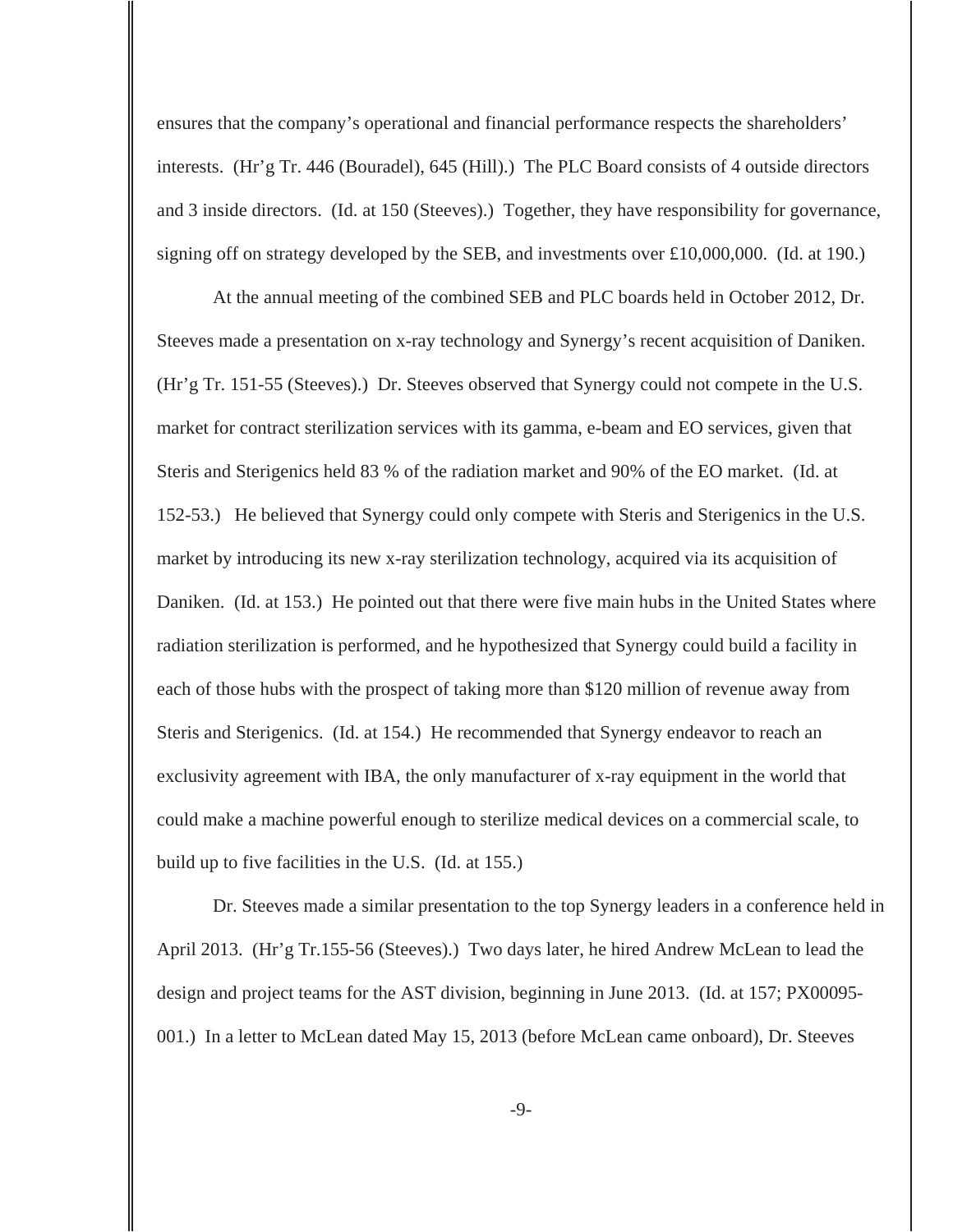updated McLean on the status of various AST businesses. (PX00095-001.) With regard to x-ray at Daniken, Dr. Steeves noted his concern over "slow customer conversions." (Id.) However, Dr. Steeves considered x-ray at Daniken to be a "potential game changer" in the U.S. contract sterilization market. (PX00095-002; Hr'g Tr. 157 (Steeves), 274 (McLean).) Although Synergy hadn't run the numbers on x-ray in the United States, he commented that "intuitively I think it could be lower cost than gamma, and would beat the gamma service on every other operating metric. This is one of the key projects I would like you to lead through the design team." (PX00095-002.) In April 2014, McLean was promoted to CEO of AST and Laboratories. (Hr'g Tr. 156 (Steeves).)

McLean was tasked with presenting the U.S. x-ray team's strategy to the combined boards at the November 2013 meeting. (Hr'g Tr. 211 (Steeves).) McLean never made that presentation, however, as it was around that time that Nordion, the world's leading supplier of Cobalt-60 (the energy source for gamma radiation sterilization) and one of only two Cobalt-60 suppliers in North America, became available for acquisition. (Id. at 211-12 (Steeves), 461-62 (Bouradel).) Both Steris and Sterigenics participated in a bidding war for Nordion beginning in the fall of 2013 that culminated in an announcement, on March 31, 2014, that Sterigenics entered into a definitive agreement to acquire Nordion.

Now concerned about Cobalt-60 supply in the hands of Sterigenics and motivated by his belief in x-ray technology, Dr. Steeves decided to explore fully the concept of commercial x-ray sterilization in the U.S. and other parts of the world. (Hr'g Tr. 213 (Steeves).) He directed Andrew McLean to "redouble his efforts and do everything he could to try and get this to work, sort out the three issues that he needed to address in order to allow [Synergy] to bring it in the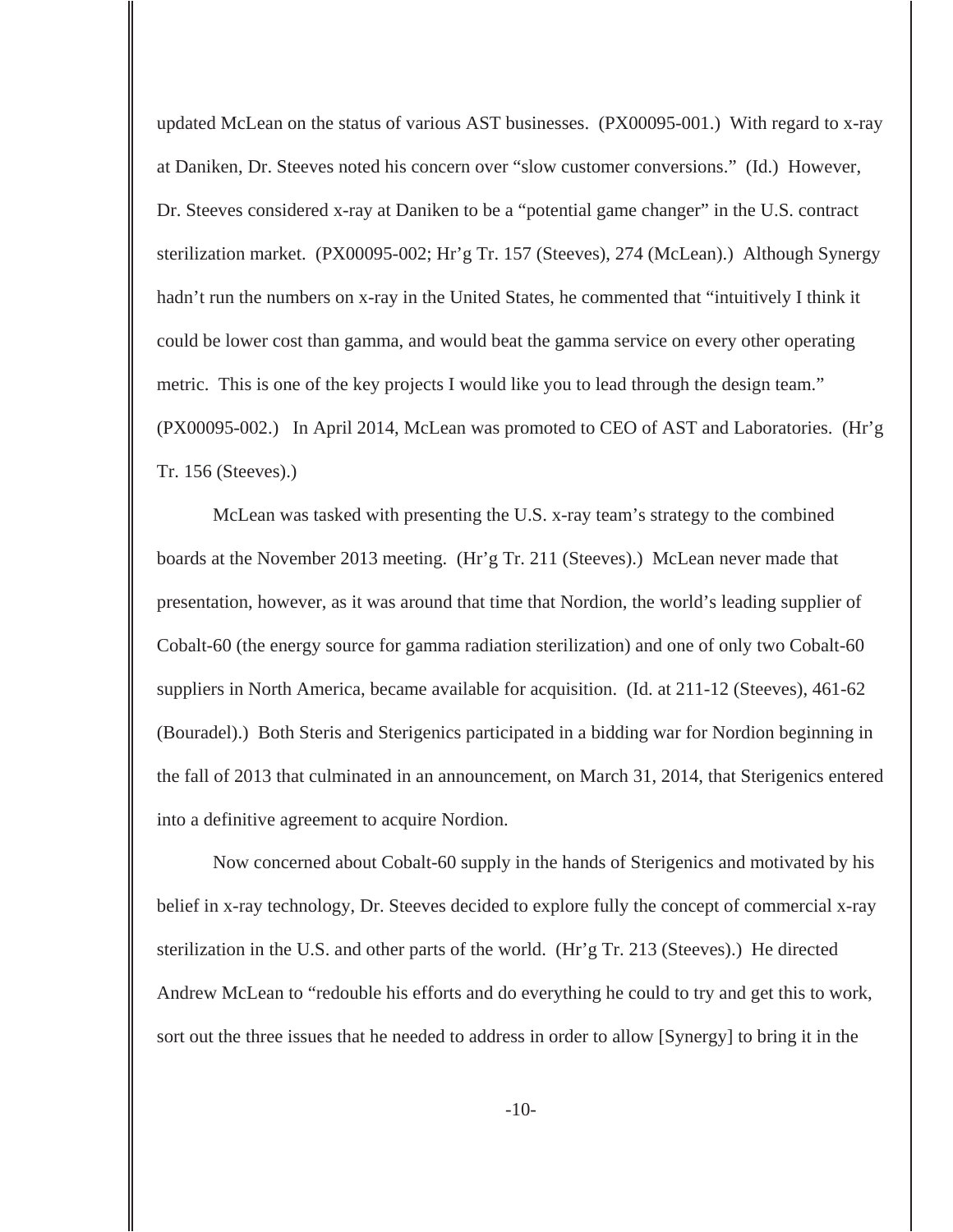United States." (Id.) Those issues are the same impediments Synergy faced when it purchased Daniken: (1) developing a business plan requiring significantly less capital than the 18 million euros it cost Leoni Studer to build Daniken, (2) overcoming customer reluctance to switch sterilization modalities, and (3) obtaining revenue commitments from a base load of customers in the form of take-or-pay contracts. (See also Hr'g Tr.195-197, 202-203 (Steeves).)

Synergy's corporation has three businesses: AST, hospital sterilization services, and a linen business. (Hr'g Tr. 646-47 (Hill).) Synergy has an annual maintenance budget of \$40 million, and a discretionary budget of \$25 to \$40 million for investment purposes. (Id. at 650.) The competition for discretionary cash among the businesses has led Synergy to establish a formal process for deciding which projects to fund.

The first phase of the process is aspirational; a Synergy business (e.g., AST) will come up with an idea for a capital project, and do the research to determine whether it can make a business case that supports the investment of discretionary capital. (Hr'g Tr. 678 (Hill); see also 206 (Steeves) ("[M]ost of the ideas I think probably come from me and my team.").) The project team enters the results of its research into a template, designed by Synergy CFO Gavin Hill, which outputs numbers, or metrics, commonly used by corporations when deciding whether to invest significant capital. (Hr'g Tr. 660-61 (Hill).) The project team will present the business case to the SEB for approval, and may return to the SEB several times before the concept is approved. Once the SEB approves the business case, but before it is submitted to the PLC Board, the business model must undergo a rigorous review by Hill and his corporate finance team, known within the corporation as the "black hat" review. (See generally Hr'g Tr. 206-08, 221 (Steeves); 412-13, 418 (McLean); 446-450 (Bouradel); 678-682 (Hill).) When the business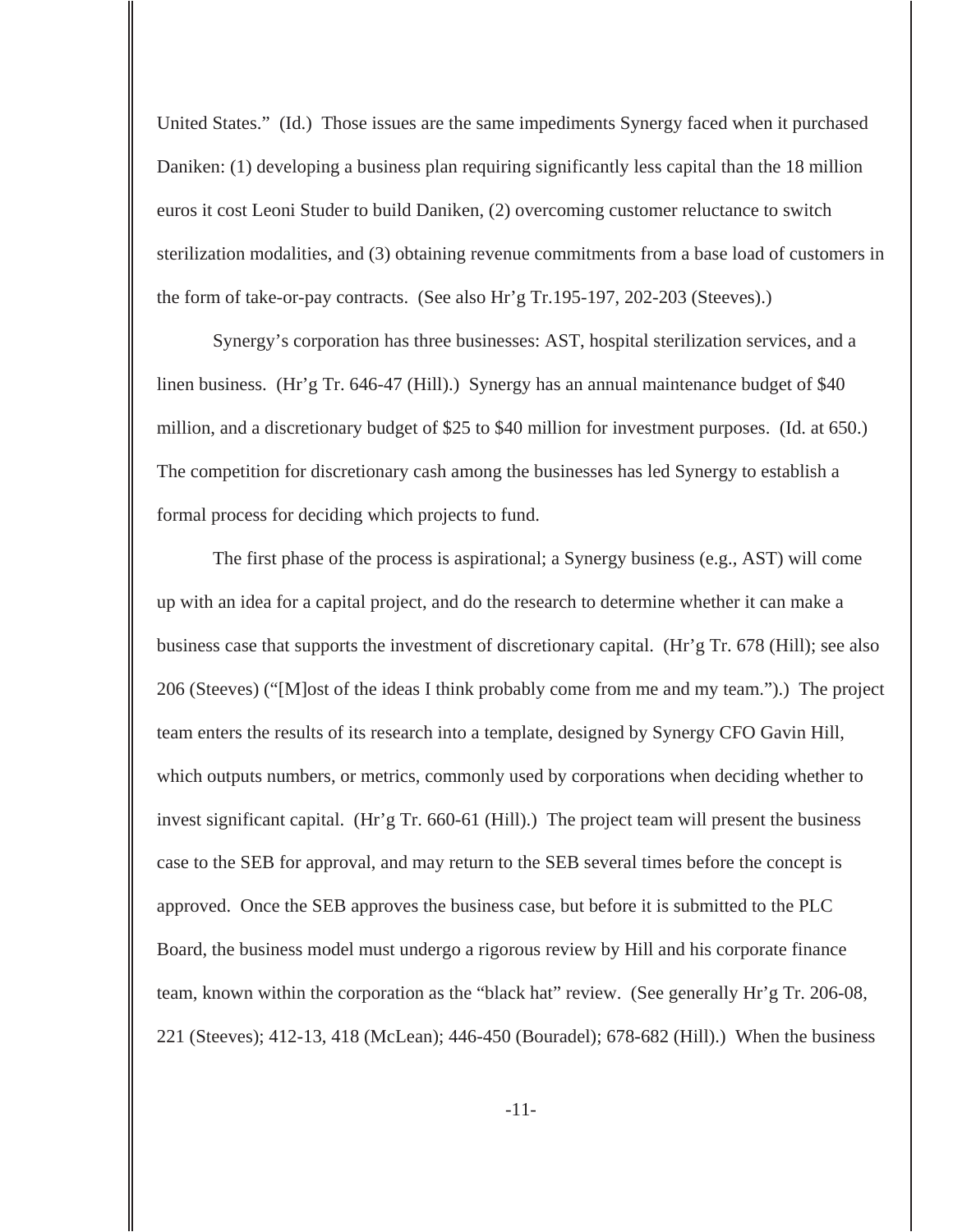case is sufficiently "robust," the black hat review commences. (Id. at 681 (Hill).)

The black hat process "is a management term for a two-part review." (Hr'g Tr. 648 (Hill).) The first component is the financial review of "the assumptions underpinning the business case." (Id. at 678-79.) According to Hill, the project team needs to understand what underpins the revenues, benchmark the costs against other facilities, consider the return on sales, and, generally, make sure that the team has thoroughly done its homework and put together a comprehensive business model. (Id. at 679-680.) The second part of the review is the commercial review. It covers a number of areas such as the contracts underpinning the revenues (e.g., take-or-pay contracts, termination clauses, penalty payments) and all aspects of risk (e.g., pension, insurance). (Id. at 680-81.) The black hat review must conclude, and the SEB must approve, the business model before it is presented to the PLC Board. (Id. at 681, 707).

There are a series of metrics, or "hurdle rates," that Hill's team uses to evaluate and compare the expected financial performance of proposed capital projects—measures commonly used by corporations when ranking investments. (Hr'g Tr. 652 (Hill).) Among the metrics is the internal rate of return (IRR), which Synergy targets as 15%. (Id. at 656-675; JDX2859-001, Synergy Group Policies and Governance Manual ¶ 9.3.2.) The IRR is the expected rate of growth from a project over a period to time (Hr'g Tr. 656 (Hill).) It is the cash that is left over after the taxes and operating costs have been removed, which can then be reinvested in the business. (Id. at 659) Synergy considers a project's IRR over a period of seven to ten years maximum, because investors typically have a short-term perspective, with a three-year horizon. (Id. at 659-661.) That a project has an IRR of 15% does not guarantee that it will be approved by the PLC Board. (Id. at 661.) Just as important is the risk profile. (Id. at 662.) Hill testified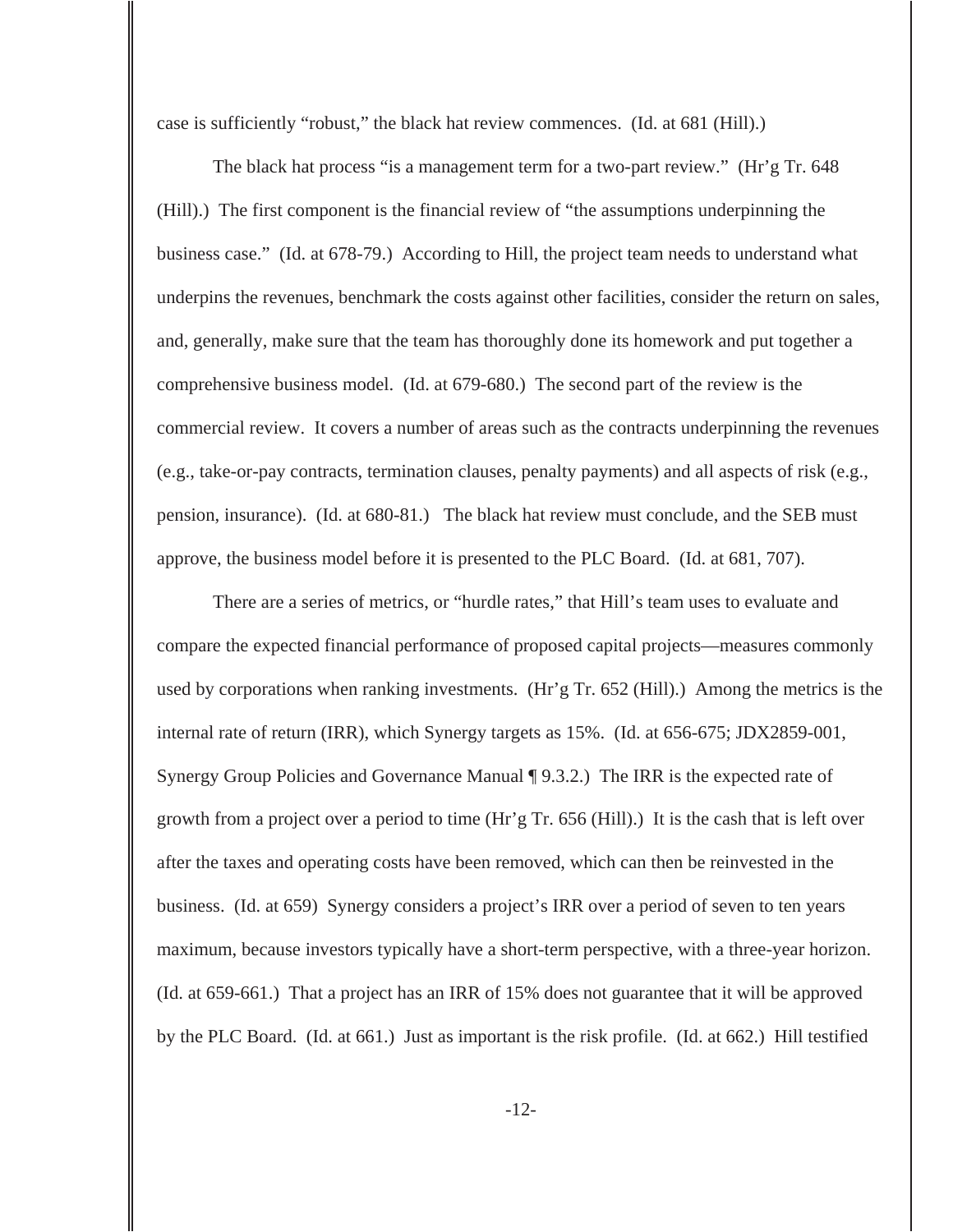that the risk profile is especially important where, as here, Synergy would be considering a capital expenditure (CAPEX) that would consume the company's entire annual discretionary budget. (Id.) Any financial impact from that investment would have a reportable effect on the company's earnings. (Id.)

Another metric is the return on capital employed (ROCE), which Synergy targets at 15%. (JDX2859-002 ¶ 9.3.3; Hr'g Tr. 664 (Hill).) It is the ratio of operating profit to shareholder funds and long-term debt, or a measure of how well the company converts invested capital into profit. (Id.) While the IRR looks at future cash flows, ROCE is a single figure calculation in a single year. (Hr'g Tr. 664 (Hill).) Hill testified that he looks at ROCE as "one of the most important measures for the business . . . as there is an extremely strong correlation between [ROCE] and a company's share price." (Id. at 665.) Under Gavin Hill's five-year leadership, Synergy's ROCE has increased from 10% to 12.4%. (Id. at 669-671.) His short-term goal for Synergy is to reach 15%, and then 20%. (Id. at 668.) To get to 15% ROCE at a company level, Hill requires the businesses, such as AST, to deliver a 30% ROCE. (Id. ("Once you take account of regional costs that are in the business, central overhead that is part of running the business, and good will, we have a large amount of good will on our balance sheet, you then get to 15 percent.").)

Another metric is cash payback, which is the period of time it takes for the operating cashflows of the investment to repay the initial capital outlay. (JDX2869-002 ¶ 9.3.4.) Synergy's target cash payback on all investments is 5 years. (Id.; Hr'g Tr. 667-68 (Hill).)

And last, but certainly not least, Synergy requires revenue commitments from customers who will use the facilities. (Hr'g Tr. 201-02 (Steeves), 680-81 (Hill).) These commitments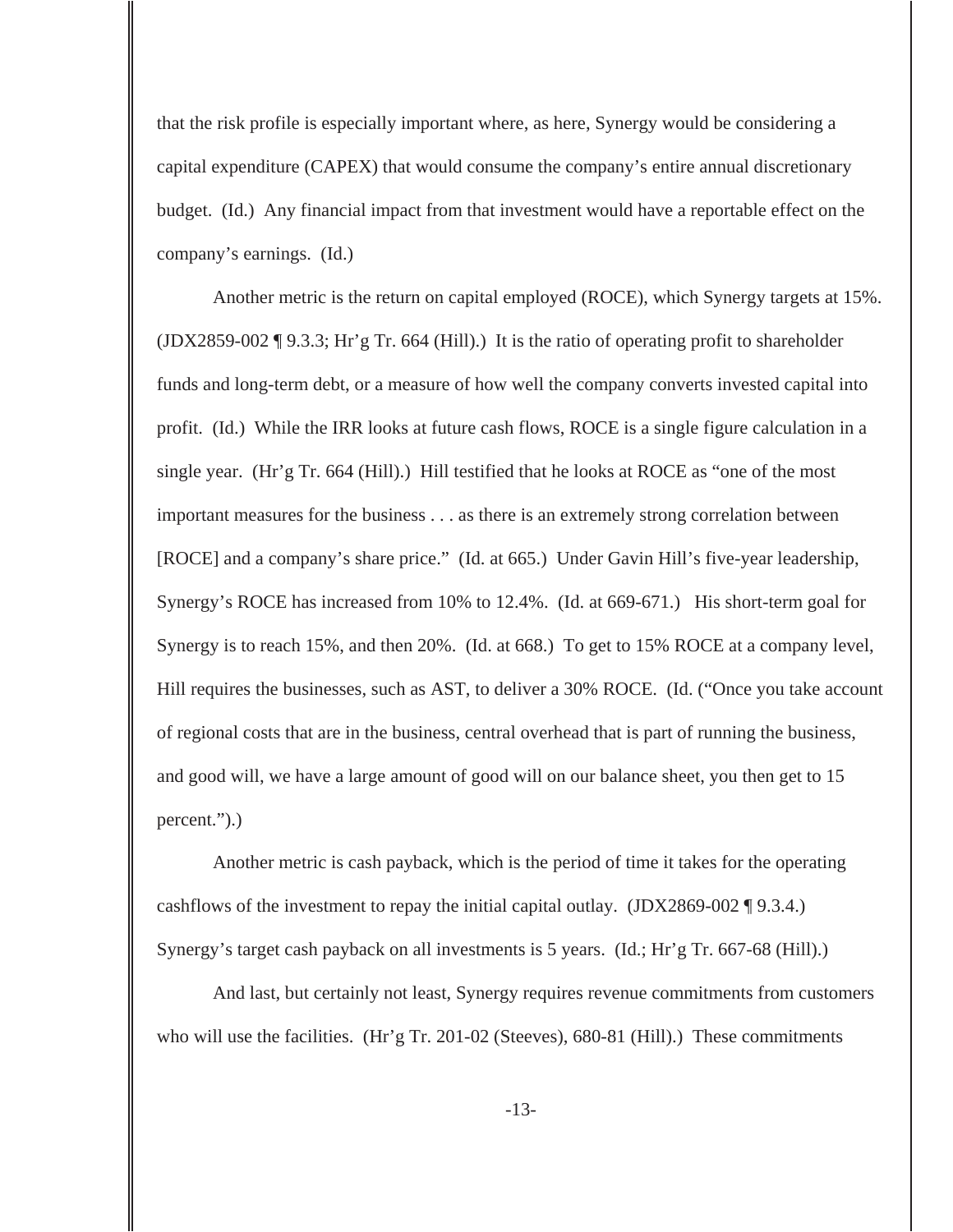typically take the form of take-or-pay contracts in which the customer agrees to provide a volume of products for Synergy to sterilize at some point in the future. (IH Hr'g Tr. 62  $(Baran.)$ <sup>4</sup> In the event the customer does not provide those products, it still has to pay for the services. (Id.) These agreements verify that there is a demand for the services, and support the business cases seeking PLC Board approval. (Hr'g Tr. 208-09 (Steeves), 680-81 (Hill).)

Even if a business model satisfies all the metrics, there is no guarantee the PLC Board will approve it. As Constance Baroudel testified, "the finances are important, but it is also the overall strategy that is important," along with consideration of "shareholder expectations." (Hr'g Tr. 473 (Baroudel).) Furthermore, the PLC Board may not reach a consensus on approving the project. (Id.) Gavin Hill testified,

So if you ask me would you potentially consider a project that maybe just didn't quite hit your hurdle rates but it was guaranteed to deliver, I may say yes, ... because I know exactly where we are going to be, and I would much rather that over a project that had a much higher potential return but there was huge speculation in the assumptions and could actually deliver a negative return.

(Hr'g Tr. 691 (Hill).) Additionally, the size of the project matters. (Id.) In a project as large as the U.S. x-ray business case, little risk would be tolerated as Synergy would have to forego "many other projects." (Id.)

In May 2014, McLean made a presentation to the SEB, updating the board on the progress of the U.S. x-ray project. The minutes from that presentation show that McLean continued to analyze "as agreed in the previous SEB meeting" the building of combined e-beam and x-ray facilities; determined the location of Sterigenics U.S. facilities and identified the products being sterilized there; and narrowed to eight the number of U.S. locations under

<sup>&</sup>lt;sup>4</sup>Citation to "IH TR." refers to the Investigative Hearing Transcript.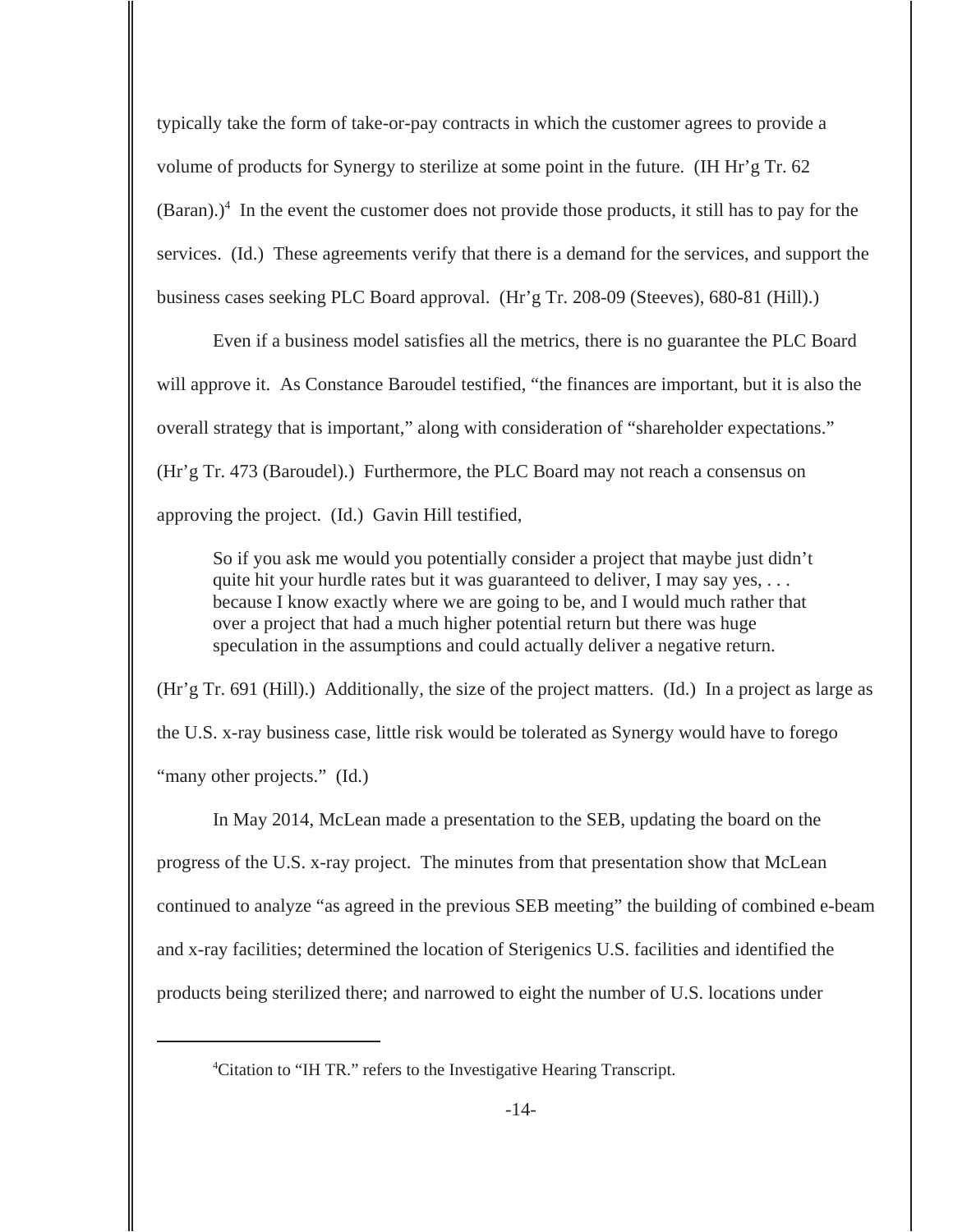consideration. (PX00099-012, -013.) Again, he expressed his "concern with proceeding with this course of action, as it would be difficult to guarantee getting take or pay contracts to support the financial model for building these facilities." (Id.) In a subsequent letter dated May 29, 2014 to Synergy's COO, Dr. Adrien Coward, McLean further explained his concerns over the project:

I know I sound like a broken record on this but the message does not seem to be cutting through.  $\ldots$ . The fact of the matter is that building an x-ray facility today would not guarantee conversions tomorrow. As an example Daniken x-ray is only  $\sim$ 25% capacity utilized after more than 3 years. If we did not force customers to move from Daniken and our other gamma sites, then capacity utilization would be only 10%. These are the facts and if we push ahead and build without a proper baseload customer(s) in the US it is to our peril. And of course we do not have the same footprint in the US that would allow us to "force" customers to convert and cross validate and indeed our competitors would be doing everything possible to stop that occurring, creating further delays and barriers. No one is more enthusiastic about getting an x-ray footprint in the US than myself, however it could be a complete disaster.

#### (JDX1510-001); Hr'g Tr. 379-385 (McLean).)

A more detailed presentation of the U.S. x-ray strategy was presented to the SEB by McLean's subordinate, Chris Fry, in July 2014. (PX00101.) The minutes of the meeting show, among other things, that McLean again raised his concern over the lack of customer financial backing for the project. (PX00101-013.) He reported that "despite there being a lot of interest from customers about [Synergy] building X-ray facilities in America none had yet given an indication that they would be willing to enter into a long term take or pay contract." (Id.) By way of example, he pointed out that "J & J had declined the opportunity to enter into such a contract despite the fact that they were saving 50% of costs and it was only a two-year payback period for the revalidation costs [due to] concern about the risk." (Id.) With regard to x-ray sterilization of medical devices, he observed that "the big concern was the impact of treatment on the form and function of the device." (Id. See also Hr'g Tr. 214-15 (Steeves).) At the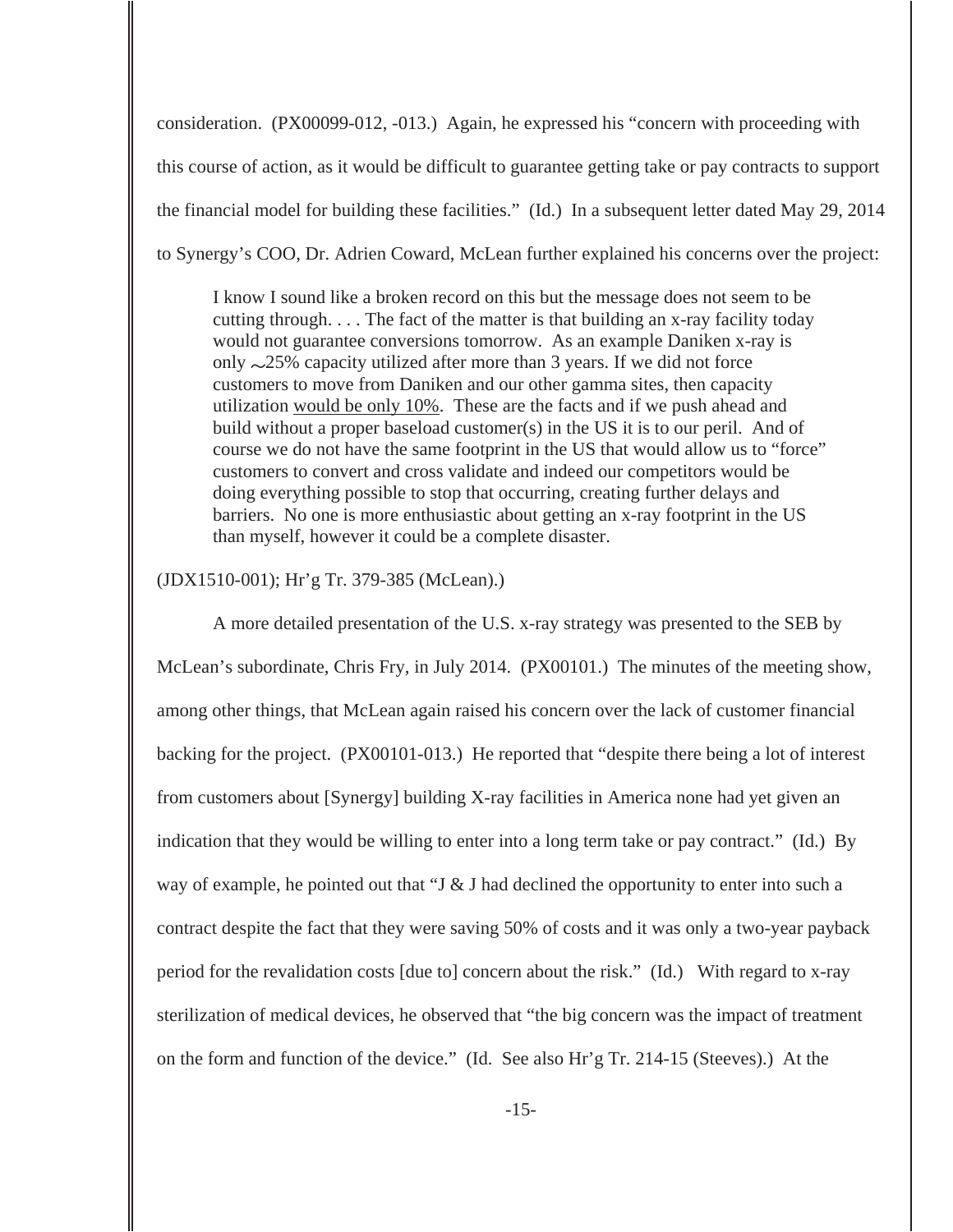conclusion of the meeting, it was agreed that McLean would present a formal business case at the September 2014 SEB meeting. (PX00101-013.)

Following the July 2014 meeting, McLean tasked Gaet Tyranski, President of AST for the Americas, with preparing the September 2014 presentation. (Hr'g Tr. 511 (Tyranski).) McLean directed Tyranski to generate as many customer letters of interest as possible by the first week in September, to identify two potential U.S. building sites taking into consideration the location of the headquarters, manufacturing, or distribution facilities of the largest medical device manufacturers, and to identify the products manufactured there. (Id. at 504-05.)

In a report circulated to board members prior to the September 2014 meeting, McLean reported that, while a number of major medical manufacturers  $(J & J,$  Community Tissue, BD, Stryker Orthopedics, and Bayer) had signed letters of interest in x-ray sterilization services in the U.S., he still had difficulty getting anyone to "bear the risk" of x-ray given that it was new and unproven in the United States. (Hr'g Tr. 307-08 (McLean) (citing PX5771 at 5).) Two days before the September 2014 SEB Meeting, McLean reported to Dr. Steeves and Dr. Coward that he had reached an oral agreement with IBA in which IBA would agree to provide dual x-ray/ebeam sterilization equipment to Synergy exclusively for 10 years for its U.S. operations, provided Synergy would make down payments on the first two x-ray facilities by the end of October 2014.

On September 17, 2014, Tyranski presented the business plan to the SEB. (PX00104- 0003 to -00076.) The presentation sought approval for a strategy offering dual x-ray/e-beam sterilization at a network of four to five facilities in the United States. (PX00104-0004, -0027.) Phases 1 and 2 called for the construction of two facilities, one in Indiana and one in Texas, that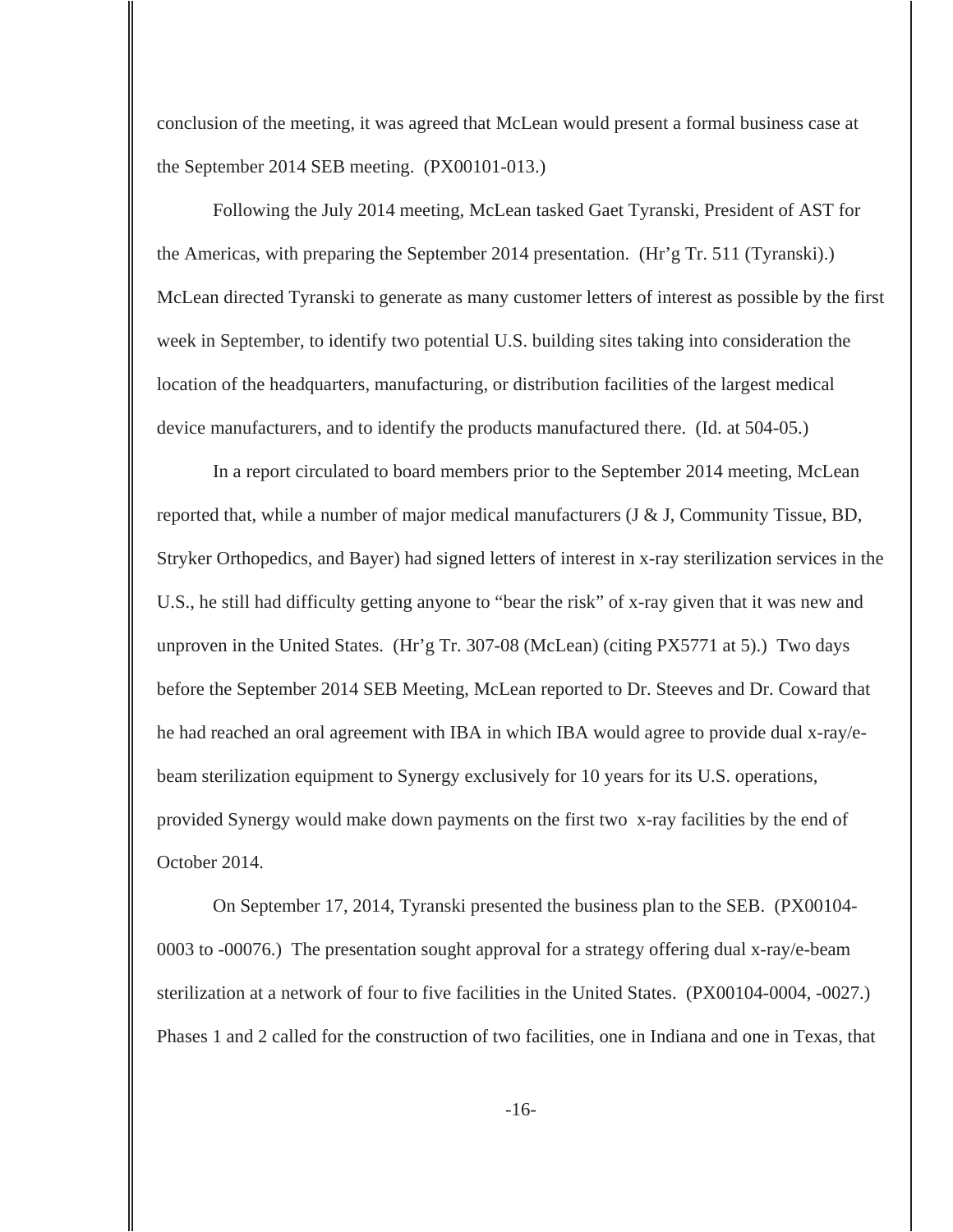would be in operation by fiscal year 2016. (PX00104-0007, -0021.) Phase 2 called for the construction of two to three more facilities beginning in fiscal year 2016, with an expected completion date in fiscal years 2017 or 2018. (PX00104-0007.) The presentation contemplated an investment of approximately \$20.2 million for each plant— meaning a capital investment of more than \$40 million was required for the first phase of the proposed project alone. (Hr'g Tr. 587 (Tyranski); PX00104-0005; JDX2471-016.).

The September 2014 business plan indicated that the first two plants would offer a combined IRR of 6.51%, and a cash pay-back period of 7.7 years. (PX00104-0037.) The revenue assumptions in the plan were based on achieving a target of 15% of the U.S. gamma market after completion of all five plants (i.e., fiscal year 2018). (PX00104-0005, -0007.) The plan assumed that customers would pay a lower cost for x-ray (\$2.50 per cubic foot) versus gamma (\$3 to \$4). (PX00104-0034.) And it assumed that the first two plants would achieve nearly 100% capacity utilization by the end of year 6.

In fact, the only number that was locked down in this business model were the revenues from the volume of products Synergy planned to transfer from its Lima, Ohio e-beam plant to the new plant for e-beam sterilization. (Hr'g Tr. 406 (McLean).) It was later discovered that the revenue from the Lima plant was counted twice. (Id. at 694-95 (Hill).) Correcting this accounting error reduced the IRR from 6.51% to 3%. (Id.) The evidence shows that all the other numbers upon which the business model was based were the product of guesswork and assumptions.<sup>5</sup> Even with an IRR of 6.5%, McLean knew the SEB would not approve the

<sup>5</sup>Since the team did not have any take-or-pay contracts, they could only guess at the volume of medical devices that might go through the facility. (Hr'g Tr. 405 (McLean).) The 15% market share number was an arbitrary number the team thought Synergy "might" be able to achieve "over a seven-to-ten year time frame." (Id. at 407.) The team plugged in some numbers to show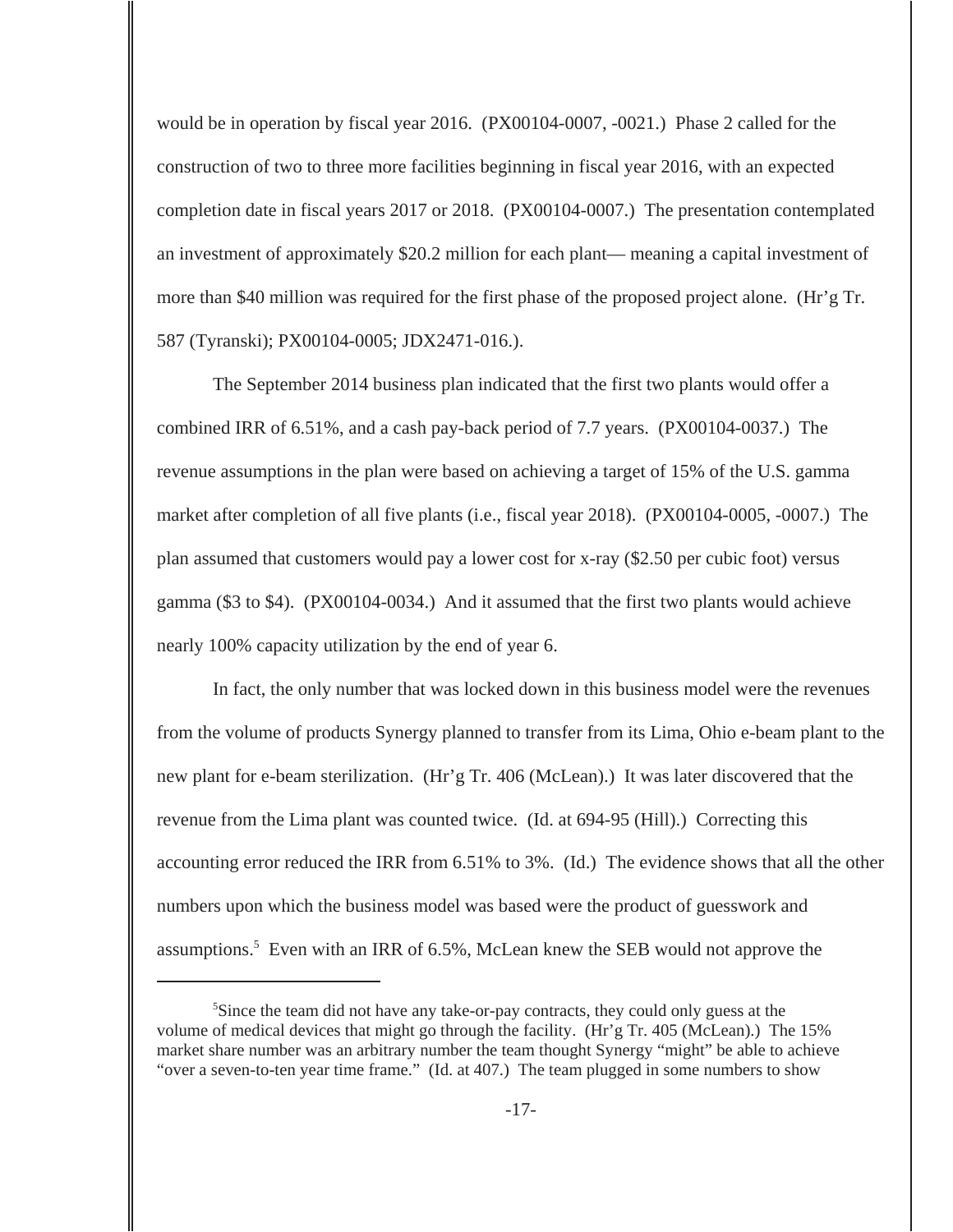business model. (Id. at 418 (McLean).) And with an IRR of 6.5% *and* no customer commitments, McLean didn't bother to ask Hill to conduct a black hat review because he knew the model was not ready. (Id. at 418-19.) The business model was never presented to the PLC Board. (Hr'g Tr. 472-73 (Bouradel).)

While the evidence shows that the SEB approved the x-ray/e-beam strategy, the minutes of the meeting reflect considerable concern over the numbers in Tyranski's business model. (JDX2471-018.) Specifically, Gavin Hill commented that "he was surprised . . . the financial model did not look better. The output appeared to be the same as for a gamma facility but given the unproven nature of the technology it was considerably riskier, and it assume[d] that [Synergy] would be able to command a premium price for its services." (Id.) Dr. Steeves advised that he considered the strategy right, but "he had concerns that the economics were not right and that these needed to be looked at again." (Id.) Chris Fry advised that "some of the numbers in the model were guess work." (Id.) Dr. Coward "suggested that rapid work needed to be done to build up the cost base from scratch." (Id.) Yet again, McLean pointed out that "it was difficult to get a base load customer to bear any risk of X-ray given that it is new and unproved in the US." (Id.)

At the PLC Board meeting the next day, outside director Constance Baroudel asked for an update on AST's U.S. strategy. (PX00574-001.) Dr. Coward reported that Daniken, while increasing in capacity utilization, "was also undertaking more work for industrial [non-medical device] customers, as the regulatory process to allow [medical] devices to be sterilised using Xrays was taking longer than originally planned." (PX00574-002.) Dr. Steeves reported that

that the facility would reach 100% capacity utilization "around year seven or so." (Id. at 411.)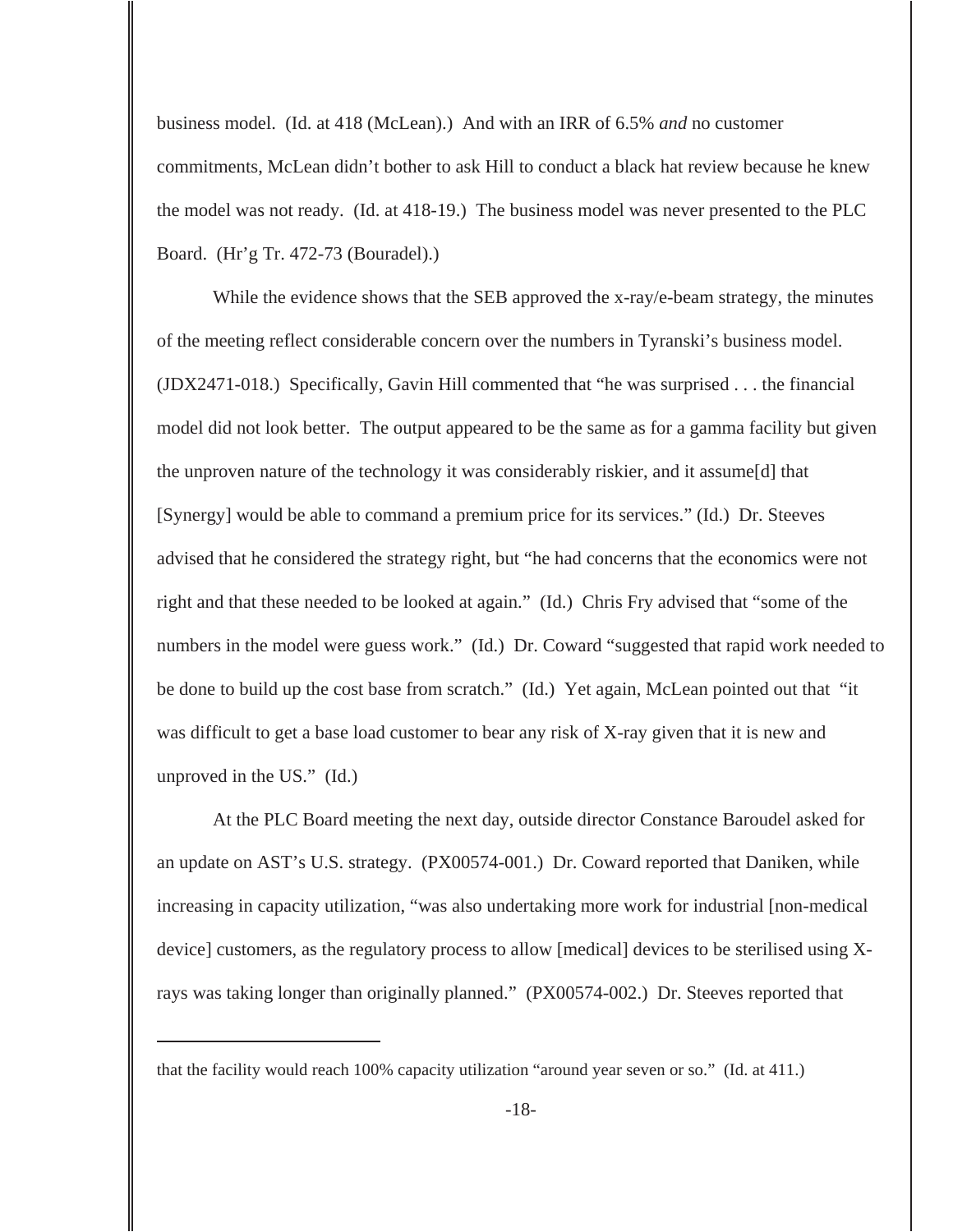McLean was "working on entering into an exclusivity agreement with IBA to ensure that Synergy was the only outsourced sterilisation provider [that] would supply X-ray equipment in the US." (PX00574-002.) However, "in order to secure this exclusivity it was likely that deposits of  $\epsilon$ 300k each would need to be placed for two X-ray facilities before the end of the financial year." (Id.) Dr. Coward made clear that formal approval for the plan involving four facilities "was **not** being sought at this juncture, just for the deposits on two machines." (PX00574-010.) The PLC Board approved the down payments for the two facilities with IBA. (Id.)

On October 7, 2014, core team members from the United States and Europe attended a kickoff meeting in Florida during which Gaet Tyranski made a presentation he called "Project Endurance." (Hr'g Tr. 525 (Tyranski).) He noted that the U.S. x-ray strategy was approved by the SEB at the September 2014 meeting. (Id. at 526.) He also noted that the SEB identified key actions to be addressed, including further reduction of CAPEX by at least \$1.5 million, further work on the facility locations, and finalizing the exclusivity agreement with IBA. (Id. at 527.) At the August 2015 hearing, Tyranski testified that, although he did not mention in his presentation that customer commitments would be needed in order for Project Endurance to go forward, it was understood based on his experience at Synergy. (Id. at 529.)

Less than one week later, on October 13, 2014, Steris announced its proposed merger with Synergy. Notwithstanding this announcement, evidence shows that work on the U.S. x-ray project continued unabated.

On October 21, 2014, Tyranski sent an email to his x-ray team stating that, with the exception of market development expense (e.g., "a Synergy branded new x-ray logo and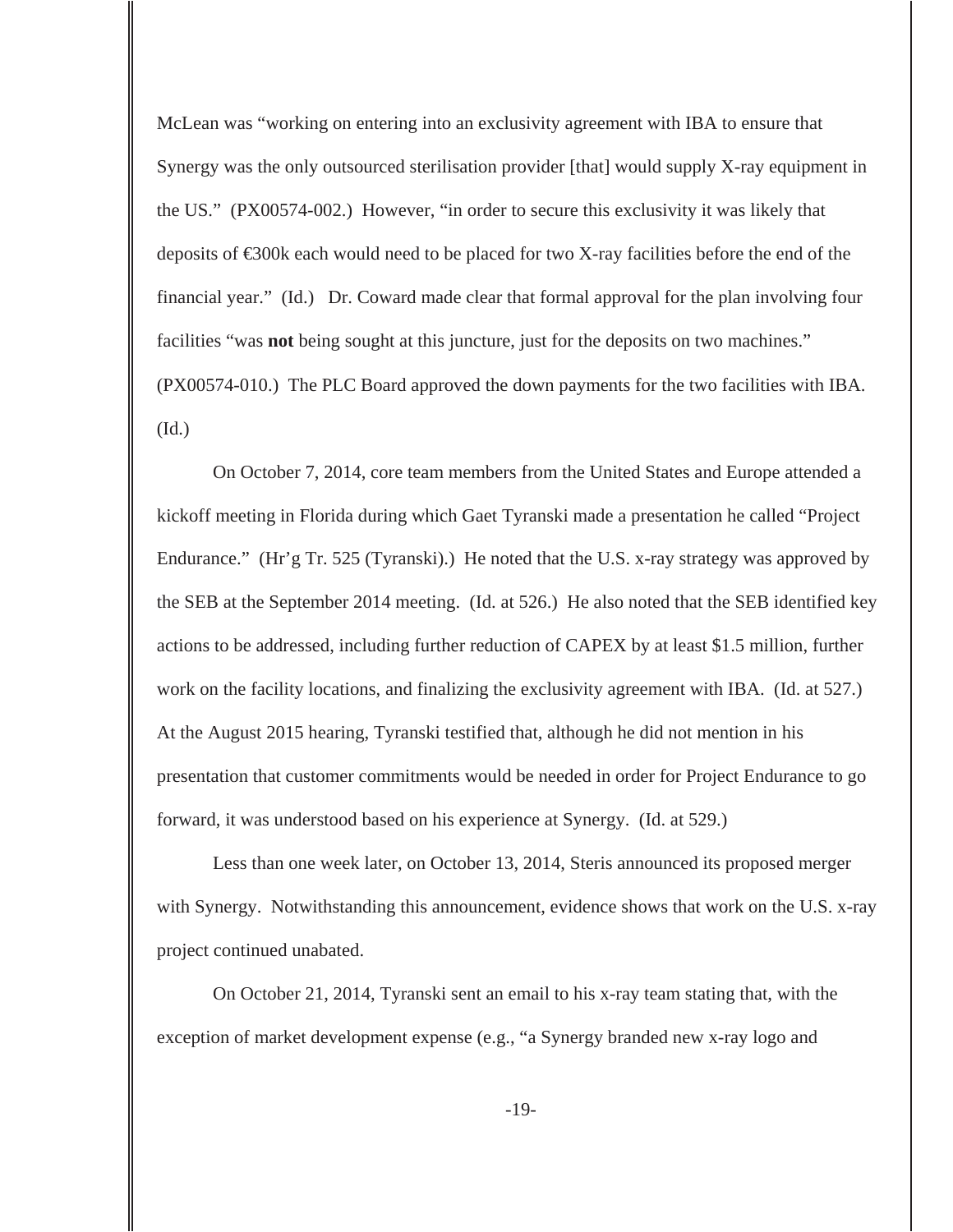campaign when it will likely be Steris in a few months"), the x-ray project was proceeding as planned. (Hr'g Tr. 531-32 (Tyranski).)

On October 30, 2014, McLean reported that he had executed an option contract with IBA giving Synergy until March 31, 2015 (the end of Synergy's fiscal year), to sign purchase agreements with IBA. (Hr'g Tr. 331 (McLean.) McLean testified that, at that time, he was having standing meetings every two weeks with  $J \& J$ , whose product Surgicel was recently approved by the FDA for x-ray sterilization, prodding them for a take-or-pay contract "or *any* project with J & J for x-ray in the United States." (Id. at 336.) He testified that "the weeks and months drew on and there was nothing." (Id.) Still, he had cause for optimism because  $J & J$ continued to express enthusiasm about x-ray, they complained about the sharp increase in prices for Cobalt-60, and there was concern in the industry over Cobalt-60 supply and tightening regulations over disposal of Cobalt-60 and EO residuals. (Id. at 305-07, 339 (McLean).)

On November 4, 2014, Synergy issued its Interim Results for the Six Months Ending 28 September 2014. (PX00580.) On page 4 of the 25-page document, the report provided, with regard to AST,

We are pleased to announce that we have signed an agreement with IBA for Xray technology to be deployed in the United States, supplemented by our in-house knowledge and expertise. Our X-ray services are now the fastest growing of our AST technologies, driven by the higher levels of quality, favourable economics and faster processing speed, which helps our customers to reduce their working inventories. Most recently the first FDA approval of a Class III medical device was achieved by one of our major global customer partners, paving the way for further conversions.

# (PX00580-004.)

In an earnings call held the next day, Dr. Steeves stated that AST had a really good half

year, commenting that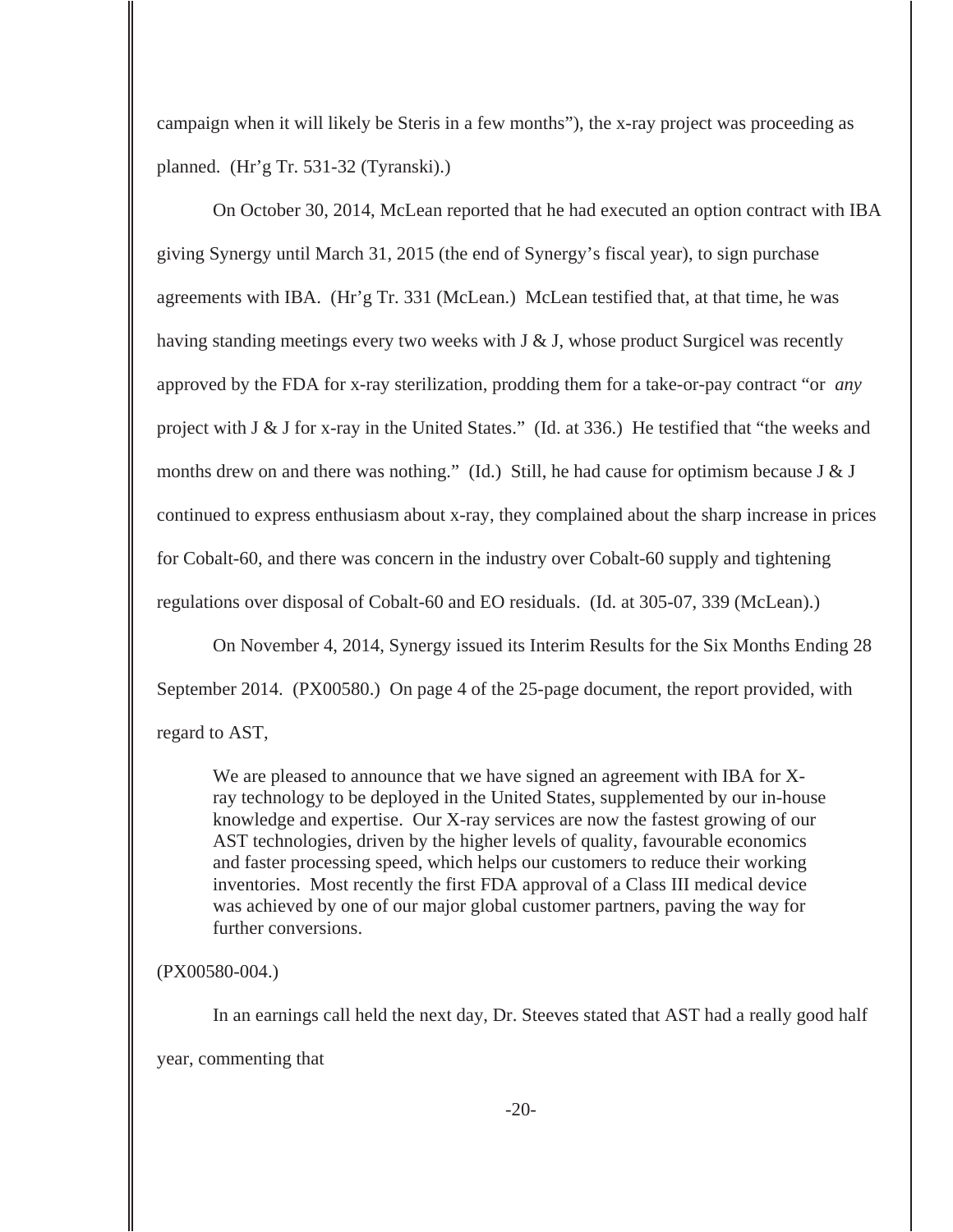[t]he strongest growth has been in the Americas along with good growth in Europe from the new facility in Marcoule, France, our x-ray facility in Switzerland and the new capacity acquired with [the Bioster acquisition]... Looking forward, there are few further steps we are taking to support growth and including expanding our network in the U.S. as well as expanding the capacity of a number of our facilities around the world. We've also reach an agreement with IBA that will allow us to get started with x-ray in the U.S.

#### (PX01773-005.)

Meanwhile, Tyranski continued working on locking down numbers for the U.S. x-ray business model, explaining that, if the merger went through, he would just have to re-present his business model to the new combined Steris/Synergy SEB, and that they would probably not build an x-ray facility right next to a Steris gamma facility. (Id. at 532-33, 548-49 (Tyranski).)

The business plan proposed at the September 2014 SEB meeting anticipated that Synergy's e-beam facility in Lima, Ohio would be closed and that the products would be transferred to Synergy's new dual x-ray/e-beam facility. (Hr'g Tr. 539-540 (Tyranski).) On January 19, 2015, Tyranski sent an email to Gavin Hill asking him to sign a lease extension for the Lima facility (to October 2017), so that the new U.S. facility would have base load e-beam revenues while x-ray customers were being developed. (Id.; PX-01265-001.) Hill extended the lease. (Hr'g Tr. 540-41 (Tyranski).)

In November 2014, Tyranski sent Mark Berger, a business development manager, to the Dallas/Fort Worth area to visit numerous proposed locations for an x-ray facility, while Aldo Rodriguez, an accountant, continued discussions over economic incentives that would lower capital costs in building that facility. (Id. at 541-45.) Tyranski testified that the reason for this activity was to nail down costs so that he could present the best business case to the board for approval. (Id. at 545.) Tyranski himself continued discussions with the Miami Valley Research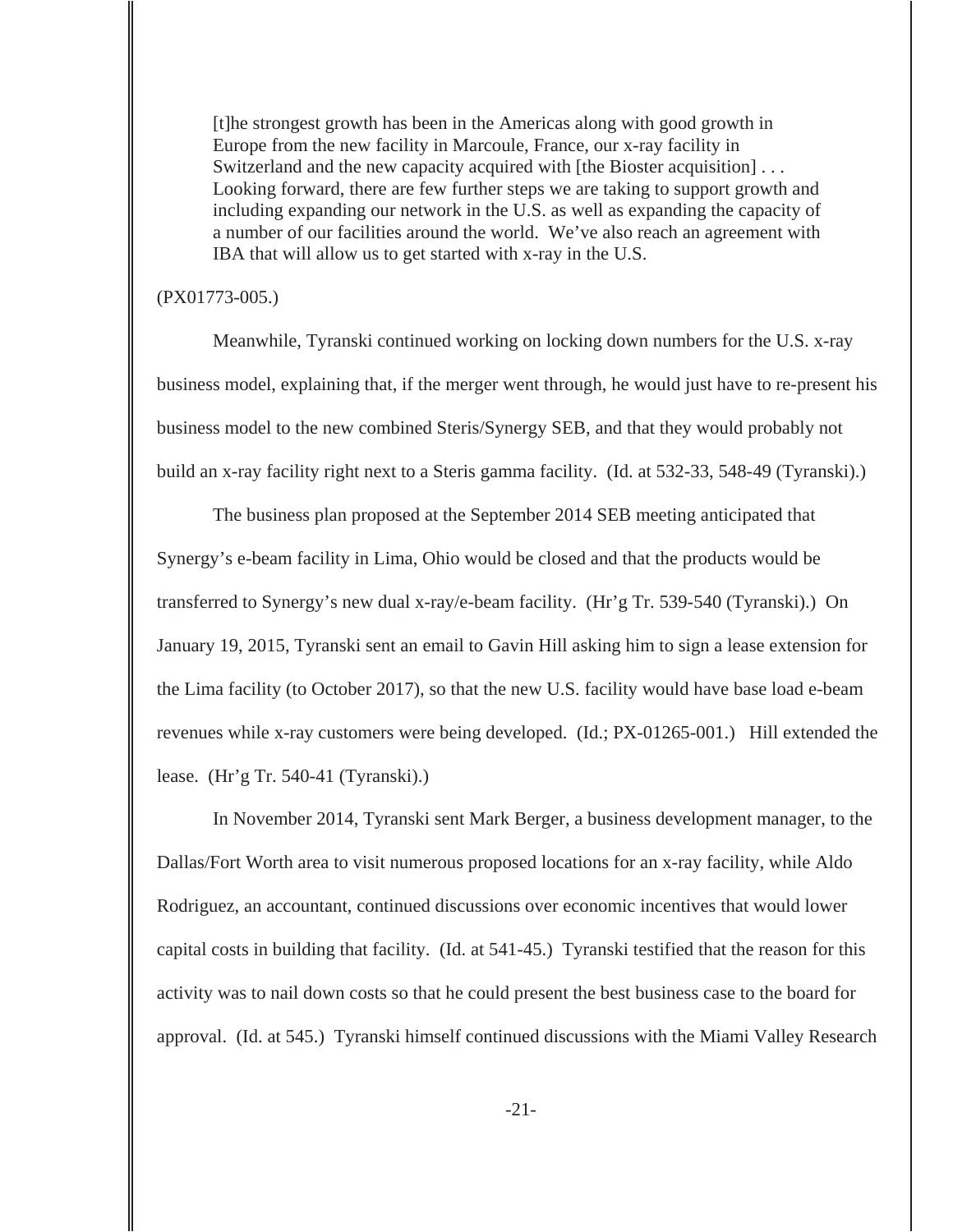Park in Dayton, Ohio, regarding incentives and grants that could be offered in locating a facility there—discussions that continued into February 2015. (Id. at 545-49; PX01270.) Tyranski testified that he could not make a decision on committing to a lease until he presented the business case to the SEB again. (Hr'g Tr. 548 (Tyranski).)

The evidence shows that, on October 9, 2014, Tyranski sent an email to his sales staff reminding them to continue to elicit customer letters of interest under the market development strategy and offering \$500 bonuses to those who could get a customer to sign up to send their product to Daniken for x-ray testing by November 15, 2014. (Hr'g Tr. 549-551 (Tyranski); PX00244-001.) He subsequently extended the deadline another several months. (Hr'g Tr. 549 (Tyranski).)

The evidence also shows that, despite Synergy's best efforts to advance the x-ray project, news on the economic front worsened. The machine that formed the cornerstone of the September 2014 business plan was IBA's Rhodotron TT300. (Hr'g Tr. 423-28 (McLean); 555- 567 (Tyranski).) IBA had represented that its Rhodotron TT300 was a combination x-ray/ebeam machine that could meet Synergy's needs. (Id. at 424 (McLean).) But in late 2014, IBA began expressing a lack of confidence in the TT300, proposing a reconfiguration of the TT1000 with a €250,000 increase in price<sup>6</sup> (PX00240-003-004. Hr'g Tr. 562 (Tyranski), 422 (McLean).) While the TT300 provided both e-beam and x-ray services, the greater capacity was on the e-beam side. A machine that provided both services was critical to the September 2014 business model because it guaranteed considerable e-beam revenue for years (which would be

 $6$ The Rhodotron TT1000, the machine that ran x-ray at Daniken, was an x-ray-only machine.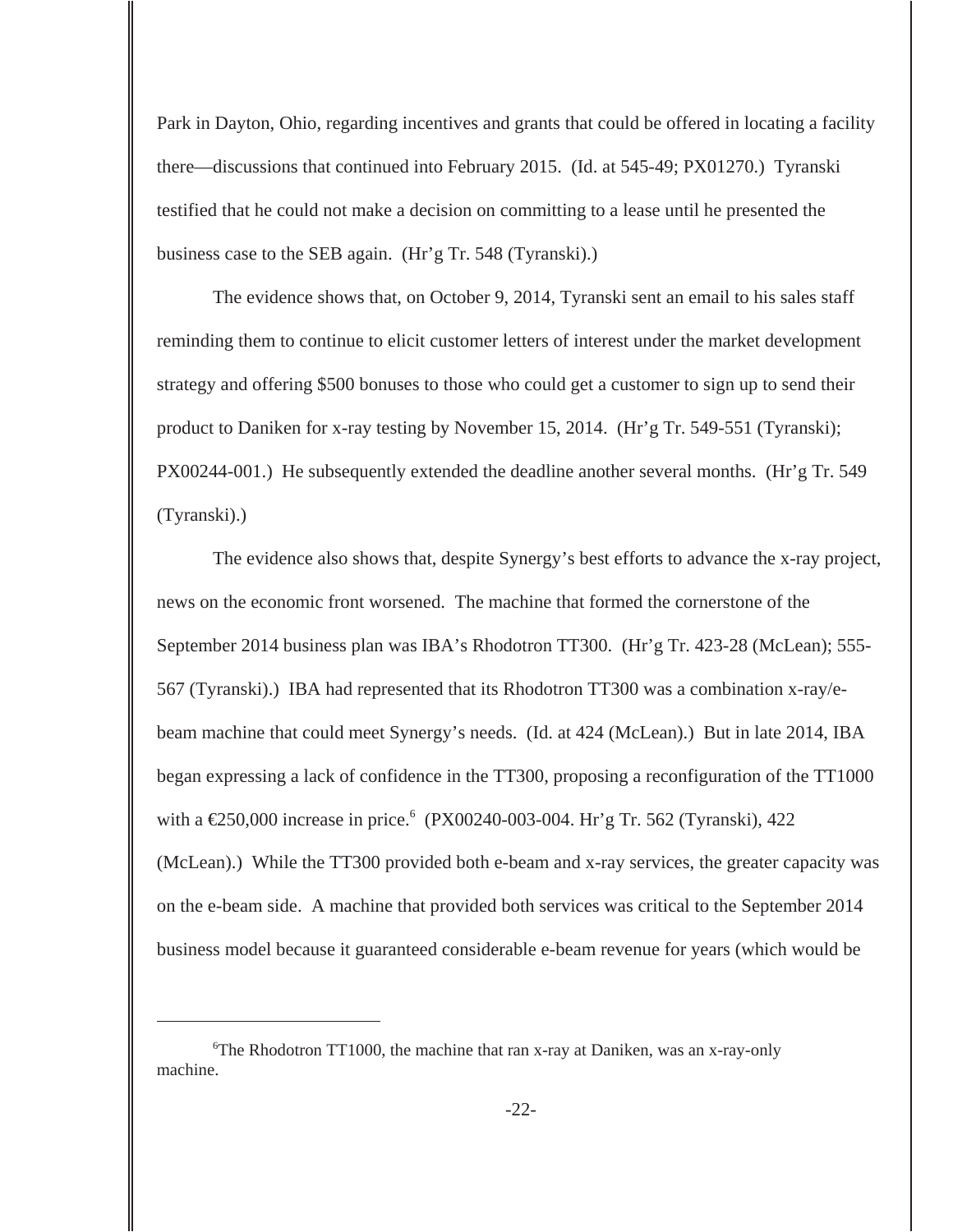satisfied by the movement of products from the Lima, Ohio e-beam plant to the new facility) while Synergy's U.S. x-ray business developed. (JDX1722-001; JDX1775 at 25, 27.) However, the ultimate goal driving the plan's economics was always the machine's x-ray capacity. (JDX1760-002 (Slide 20).) The machine needed to have more x-ray than e-beam capacity; it required 400 kW and 7 MeV for x-ray, and 100 kW and 10 MeV for e-beam. (JDX1920-001.) The TT300 could not achieve the 400kW power level, and there was no dual-purpose machine in existence capable of reaching those power levels. (Hr'g Tr. 582, 615 (Tyranski).) The evidence shows that the business plan with a 300kW machine would produce 25% less revenue than the TT1000 with 400kW. (PX00240-004.) According to McLean, the one thing he thought "should have been relatively simple just became more and more complex and more and more costly." (Hr'g Tr. 422-23.)

The uncertainty culminated in a meeting in January 2015 attended by principals from Synergy and IBA, during which IBA told Synergy that the price of the systems was "going up." (Hr'g Tr. 426 (McLean).) Tyranski testified that, at the time of that meeting, IBA's price for a TT1000 with 400kW capacity was  $\epsilon$ 5.304 million and the cost of the machine constituted more than 25% of the capital cost for one facility. (Id. at 577-78 (Tyranski).)

In response to a question at the August 2015 hearing, whether IBA gave Synergy an estimate as to how long it would take to design, build and test the system, McLean responded,

Well, that's—that's a question I never asked, because at that point, I'm getting quite frustrated and disillusioned with the whole thing. It is going nowhere. And in my point of view, if they have never built one, never tested one, did we want to be the guinea pig?

And I remember discussions with my team saying, you know, do we want to be the experiment here in the U.S. and persuade and influence  $J \& J$  and other top tier customers to come over to us and then have a failure? It had to work."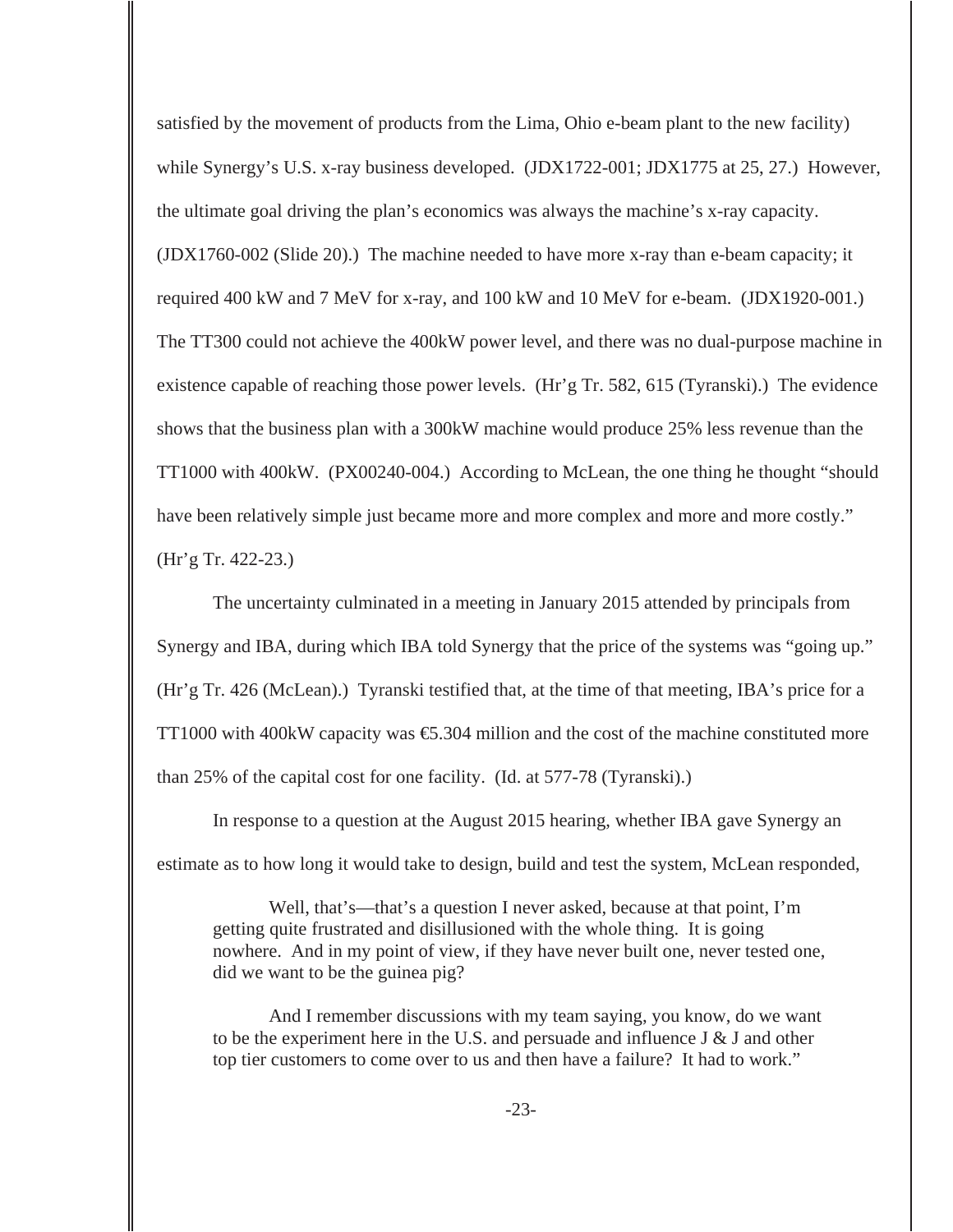(Hr'g Tr. 426-27 (McLean).) When the Court asked Tyranski to gauge, in February 2015, his confidence level that IBA could produce the machine at the required power level, he responded, "Their story kept changing so I was skeptical. I was probably more than 50 percent confident that they could ultimately get there *over time*, but there were no guarantees." (Id. at 577 (Tyranski) (emphasis added).) It is undisputed that there is no machine in existence today that is capable of providing both x-ray/e-beam sterilization at the 400kW power level. (Id. at 425 (McLean), 577 (Tyranski).)

On February 24, 2015, McLean sent a declaration to the FTC stating that he was terminating Synergy's U.S. x-ray project, and listing the reasons for doing so. (JDX2655.) He described his team's "top-down, full-court" efforts, and failure, to solicit customer commitments. (Id. at ¶ 2.) He explained that Synergy's sales and marketing efforts began in July 2013, by identifying 185 leading medical device and pharmaceutical manufacturers as potential candidates for x-ray. (Id. at ¶ 6.) For those companies, Synergy began its marketing efforts with sales calls made in conjunction with sales of other AST products, explanatory brochures, webinars, live seminars, tours of Synergy plants, tours of Daniken, and phone calls. (Id. at  $\P$  6.) Of those companies, Synergy targeted 34 as the best candidates to generate a viable processing volume to underpin the x-ray strategy. (Id. at  $\P$  7.) This was necessary to guarantee the revenues needed for the business model to meet the minimum hurdle rates and obtain SEB and PLC Board approval. (JDX2655 ¶ 8.) McLean provided file folders for each of those companies with contemporaneous documentation of those efforts. (Id. at ¶ 9.) In anticipation of presenting a business case to the SEB in September 2014, the project team continued its efforts to obtain some form of customer commitment to support the business model. (Id. at  $\P$  11.) All they were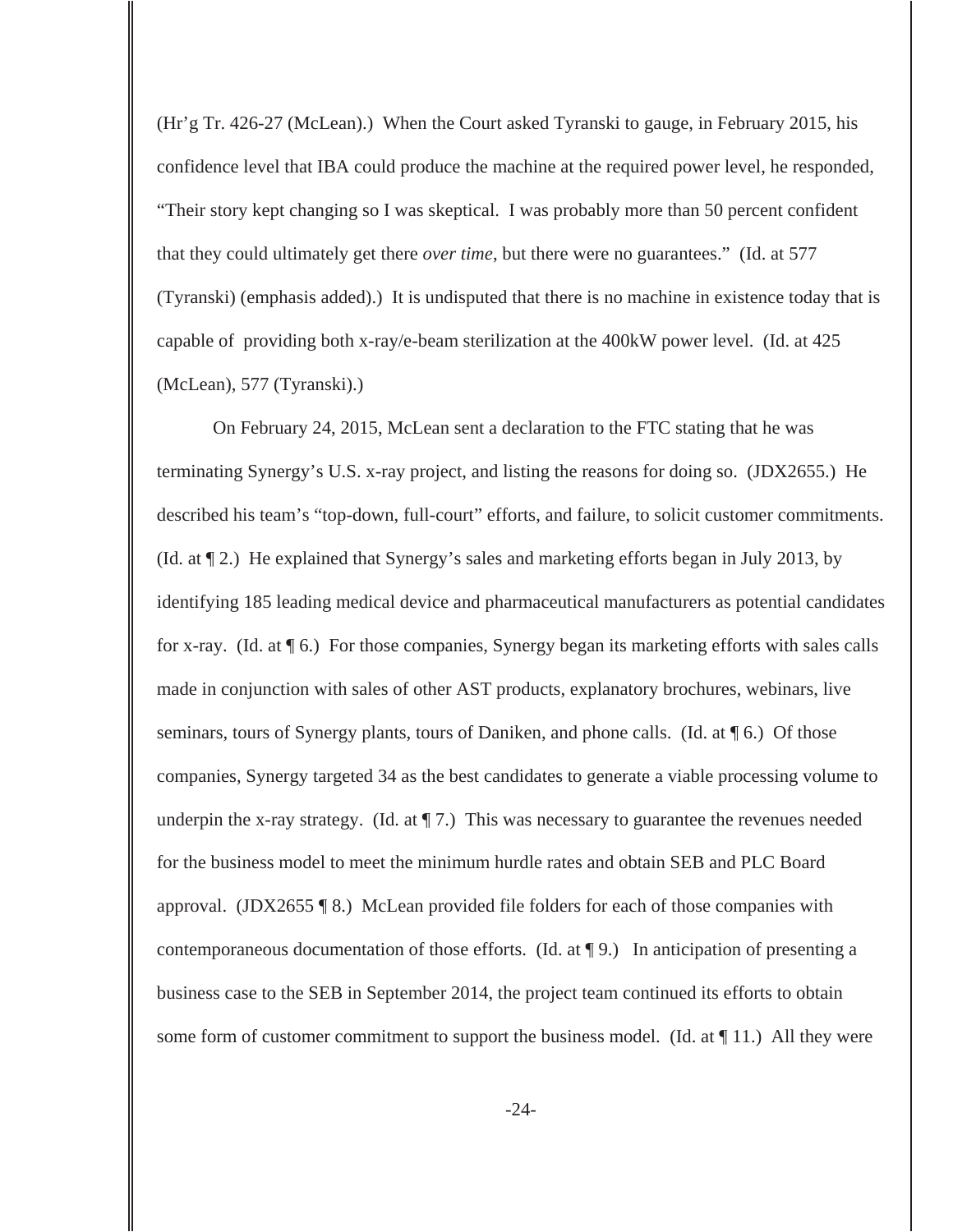able to obtain were around six nonbinding letters of interest. (Id.) Following the September 2014 SEB meeting, the project's marketing team continued efforts to obtain customer commitments, to no avail. (Id. at  $\P$  12.) As no significant U.S. customers remained to be contacted, McLean concluded that "there [was] no reasonable prospect of customer acceptance for Synergy's X-ray project." (Id. at  $\P$  4.)

Attached to McLean's declaration are emails from five of Synergy's top customers stating that they have no present intention of using x-ray sterilization: Covidien/Medtronics ("Although x-ray is interesting to the team, it is not a modality the Covidien Group with Medtronic is actively investigating today."), Boston Scientific ("Xray simply has not proven to have any significant benefit over the big three forms of sterilization to warrant real interest."), J & J ("Per our conversation today, the Business Case for J & J to support transfer of its U.S. gamma processed products (done by  $3<sup>rd</sup>$  Parties) into a new xray facility near Memphis TN (J & J Distribution Center) does not appear to be compelling."), and Becton Dickinson ("The risk to reward ratio remains stubbornly favorable toward Co60 and Ebeam. . . . The costs in labor, material testing, submissions, reviews, etc., to switch to Xray could approach \$400K per product family. Multiplied out by 100s, if not 1000s, for different designs and product families and the investment costs are staggering.") (Respectively, JDX2852, JDX2853, JDX2854, JDX2855.) McLean solicited these communications following his meeting with the FTC on February 17, 2015, when asked for evidence showing that customers had refused to back x-ray *in writing*. (Hr'g Tr. 399 (McLean).) McLean testified that if these customers had said they were really committed to x-ray in the United States, he would not have terminated the project.

So I wanted to make sure. Remember that myself and my team had put a lot of time and effort, hard work into this, so I wanted to be sure. I asked a direct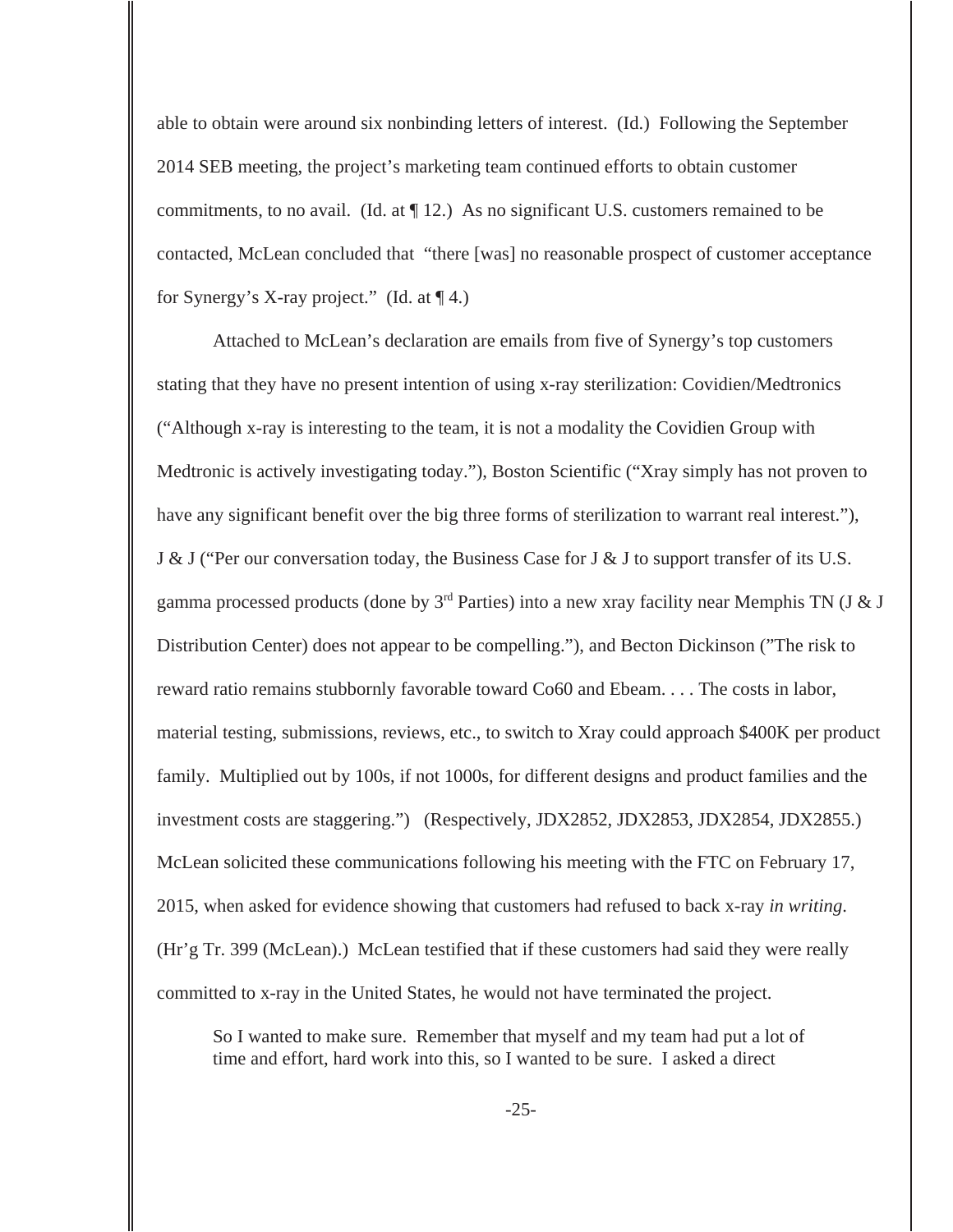question and I got a direct answer.

(Id. at 400.)

That same day, Gaet Tyranski sent an email to his team leaders. (PX00863-003.) Noting that "the FTC inquiry was going down a rat-hole," Tyranski advised, "I do think it's prudent to stop further spend on X-Ray Americas." (Id.) When asked at the August 2015 hearing what he meant by "going down a rat-hole," Tyranski responded, "[The FTC inquiry] was bogging the entire team down. It was burdensome." (Id. at 570.)

Tyranski, who had only been President of AST for the Americas since August 2014, was dealing with numerous other capital projects at the same time he was working on the business case for the U.S. x-ray project (i.e. building a facility in Saxonburg, Pennsylvania, working to obtain approval to build a facility in Northern California, and preparing a business case for greenfield sites in the Carribean). (Hr'g Tr. 585 (Tyranski).) Consequently, he spent no more than 30% of his time on the U.S. x-ray project. He testified that, in discussions with McLean over whether to terminate the project, they knew they were reaching the point where the budget for fiscal year 2016 needed to be set. (Id. at 575.) They were concerned about devoting millions of dollars to the U.S. x-ray project, considering customer interest had not advanced much, there were only a couple of customers sending product to Daniken for testing, and the cost base for the September 2014 business model was not improving. (Id.) They were also mindful that the \$40 million investment for phase 1 of the project would consume Synergy's entire discretionary budget for the year. (Id. at 587.)

Today, Daniken's x-ray facility is running at only 25% capacity, and there is no dual xray/e-beam sterilization machine in existence that operates at a 400kW capacity.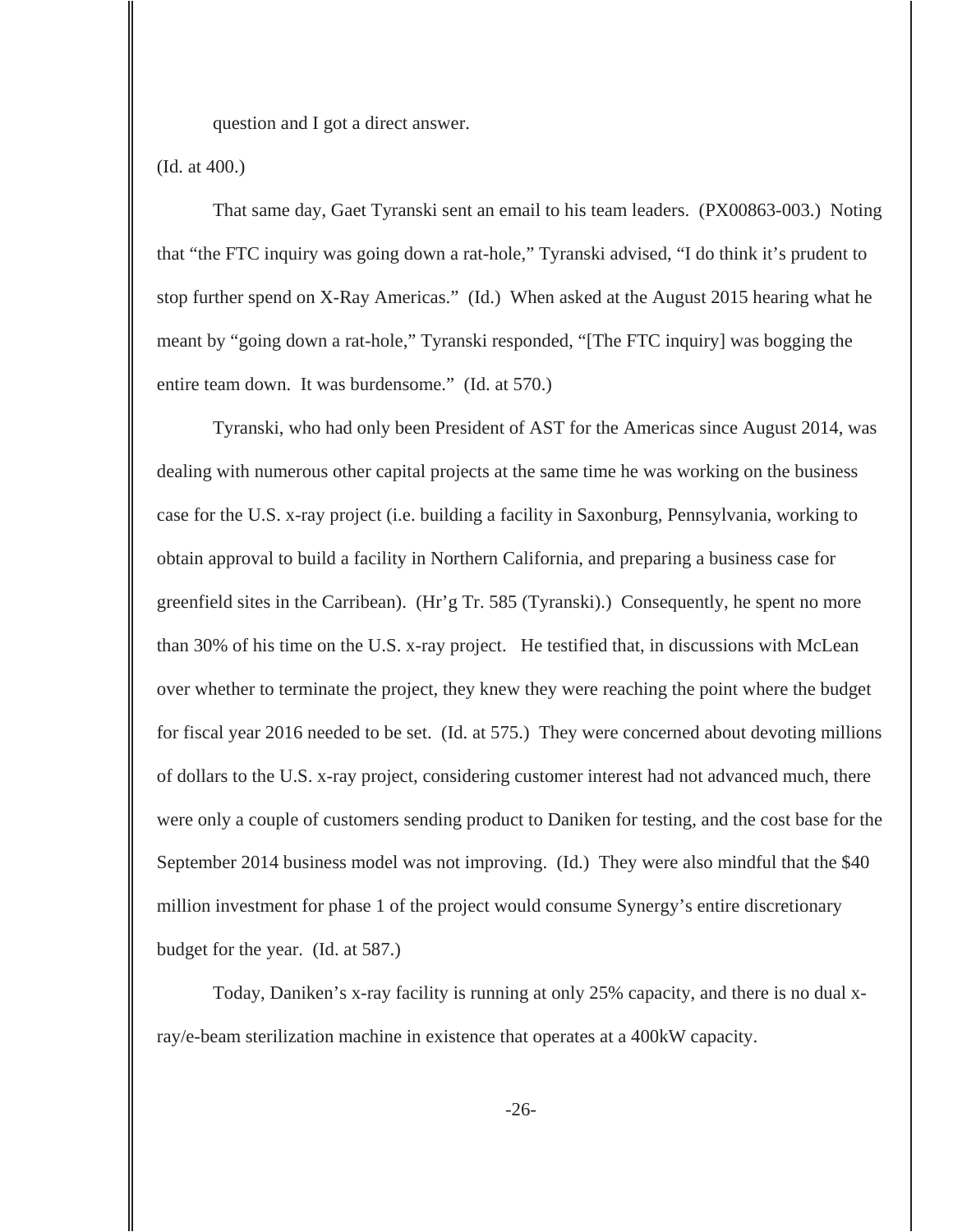The FTC contends that Synergy was poised to enter the U.S. market in Fall 2014 by constructing one or more x-ray facilities, and that the merger with Steris caused Synergy to abandon the effort. As a corollary, the FTC argues that documents created and testimony given after the merger was announced should be viewed with a high degree of suspicion. If the FTC is correct, the evidence should show that if the merger does not go through (either because the parties abandon it or a permanent injunction is issued), Synergy is likely to revive its plans and build one or more x-ray facilities in the U.S. in the near future.

In fact, the evidence shows the opposite in at least three ways. One, while Synergy's PLC Board had endorsed the concept of U.S. x-ray in September 2014, the business plan had not been approved and there were significant obstacles that McLean and Tyranski knew they needed to overcome in order to win approval. Two, the announced merger with Steris in October 2014 had no significant impact on Synergy's plans for U.S. x-ray. McLean and Tyranski continued to mobilize the employees under their direction to try to obtain customer buy-in, to try to bring down the cost of the new facilities, and to work with IBA to develop a dual-capability machine of sufficient power to meet Synergy's needs. Three, it was McLean, and not CEO Steeves, who made the decision in February 2015 to discontinue the U.S. x-ray project after he concluded that there was little to no likelihood of obtaining SEB approval, let alone approval from a combined Synergy/Steris board.

The evidence shows that, at the conclusion of the September 2014 SEB meeting, all that the SEB approved was the U.S. x-ray strategy. The SEB did not have the authority to approve discretionary capital expenditures of more than 10 million pounds. Nor did the PLC Board,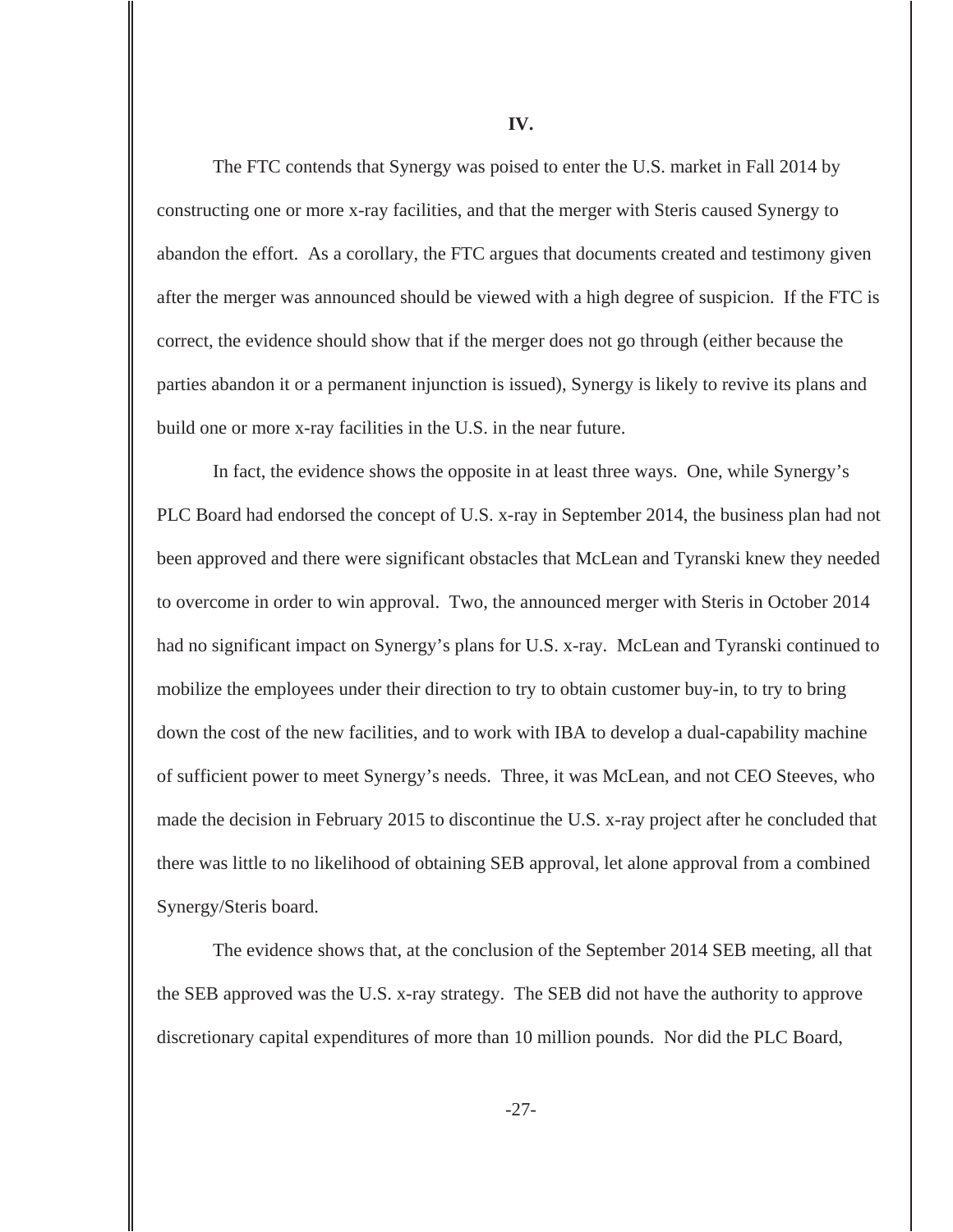which *does* have the authority to approve discretionary capital expenditures over 10 million pounds, approve the September 2014 business plan. In fact, no business plan was presented to the PLC Board for approval. (Hr'g Tr. 221 (Steeves); PX00574-010.) All that Dr. Steeves requested, and the PLC Board approved, was the expenditure of 300,000 pounds each for down payments on the first two facilities, as that is what IBA demanded in order to enter an exclusivity agreement with Synergy.<sup>7</sup> (Hr'g Tr. 223 (Steeves); (PX00574-010.).)

In order to obtain injunctive relief, the FTC has to show a likelihood of proving at trial that, absent the merger, Synergy probably would have entered the U.S. contract sterilization market by building one or more x-ray facilities in the U.S. within a reasonable period of time. The Court concludes, for the following reasons, that the FTC has not met its burden.

#### **A. Customer Commitments**

The evidence at the hearing revealed that the most significant reason Synergy opted to discontinue the U.S. x-ray project was lack of customer commitment. According to the FTC, there is no documentation that Synergy solicited customer interest throughout 2014, and in any event, customers continue to be "interested in x-ray sterilization in the United States." (Doc #: 81 at 9.) The Court disagrees.

The evidence shows that Synergy's corporate practice is to secure take-or-pay contracts from customers before making significant capital investments, and this was certainly a significant capital investment. The first phase of the project alone required the expenditure of Synergy's entire annual discretionary budget (\$40 million). Despite considerable effort on

<sup>7</sup>Bouradel testified at the August 2015 hearing that the PLC Board didn't even have to approve the down payments, as the total expenditure was less than 10 million pounds.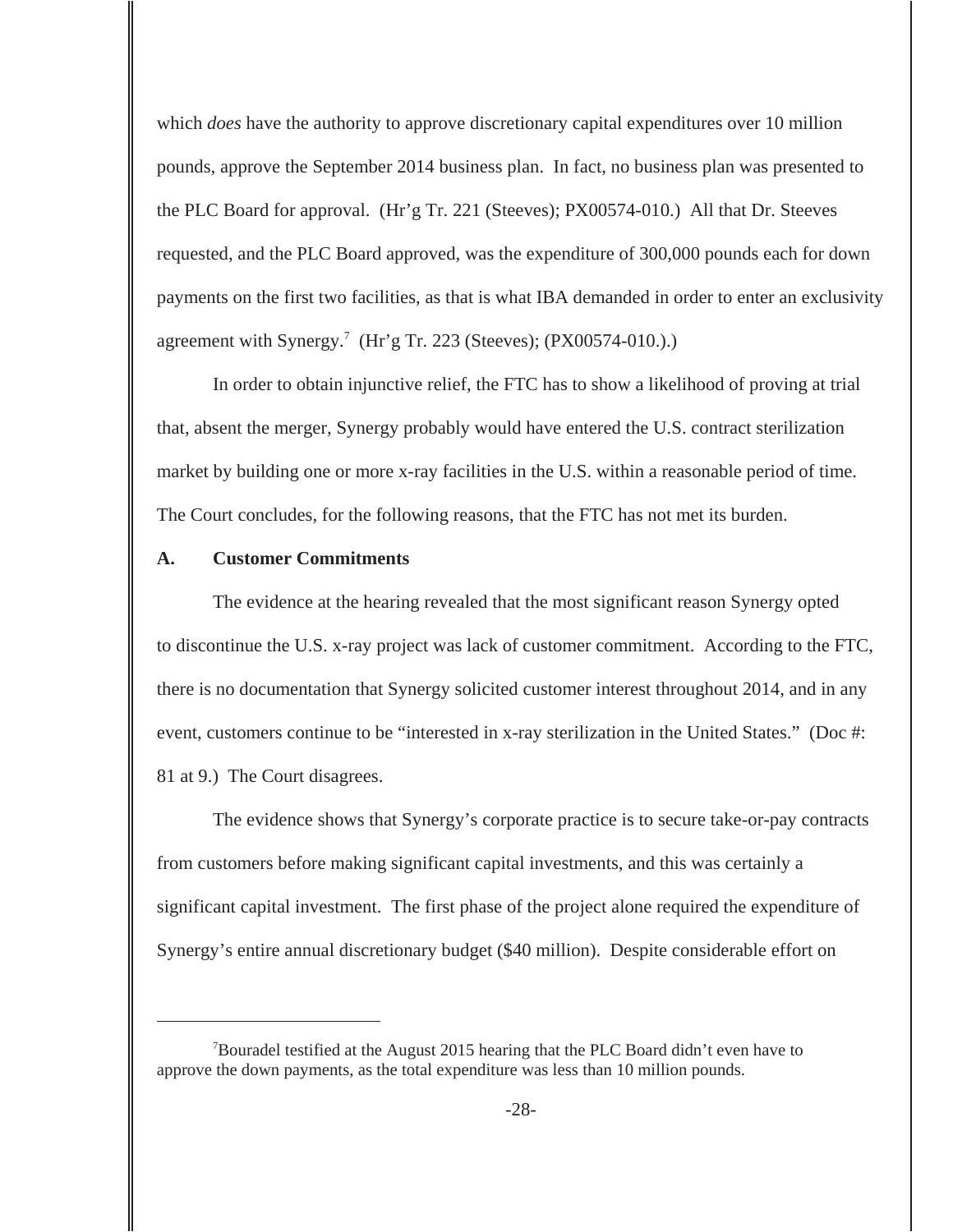Synergy's part, as shown by the evidence and described in concise detail in McLean's declaration, not a single medical device customer would sign a take-or-pay contract, and only about 6 of the 185 customers Synergy initially targeted in its sales and marketing campaign would sign even a nonbinding letter of interest.

The evidence, in the form of minutes, emails and testimony, shows that McLean knew he had to obtain take-or-pay contracts or some form of financial commitments in order to support the U.S. x-ray business model; otherwise, the business model underpinning the x-ray strategy would not be approved by the SEB or the PLC Board. In fact, the evidence shows that McLean *repeatedly* raised his concern over the inability to obtain financial backing in any form at every SEB meeting at which the U.S. x-ray strategy was discussed, and expressed his frustration in correspondence with Dr. Coward. The evidence shows that, despite the level of interest expressed by a handful of healthcare products manufacturers in x-ray technology, Synergy could not identify a single customer who would provide the financial commitment required to build xray sterilization facilities in the United States. Absent the ability to demonstrate a demand for this service, McLean knew that any business model the x-ray team presented to the SEB or PLC Board would not have been approved. Indeed, McLean testified that he didn't bother to ask Gavin Hill to commence a black hat review of the model because the model just wasn't ready.<sup>8</sup>

<sup>&</sup>lt;sup>8</sup>Not only does the FTC challenge that a black hat review of the September 2014 business model would have ended the x-ray strategy, the FTC challenges whether Synergy really has a "black hat" process for reviewing business models at all. However, all of Synergy's witnesses who were questioned about the process testified consistently, if in varying detail, about how the corporate finance team conducts its review of proposed capital projects. (Hr'g Tr. 221 (Steeves); 412-13, 418 (McLean); 448-450 (Bouradel); 678-682 (Hill).) Even the FTC conceded that there is documentary evidence referencing the process. (See Doc  $\#$ : 81 at 2 n.5.) Regardless of what the corporate financial team's review process is called, there cannot be serious dispute that the type of financial review the team conducts (and the metrics it uses) to evaluate capital investments is not standard business practice in the industry.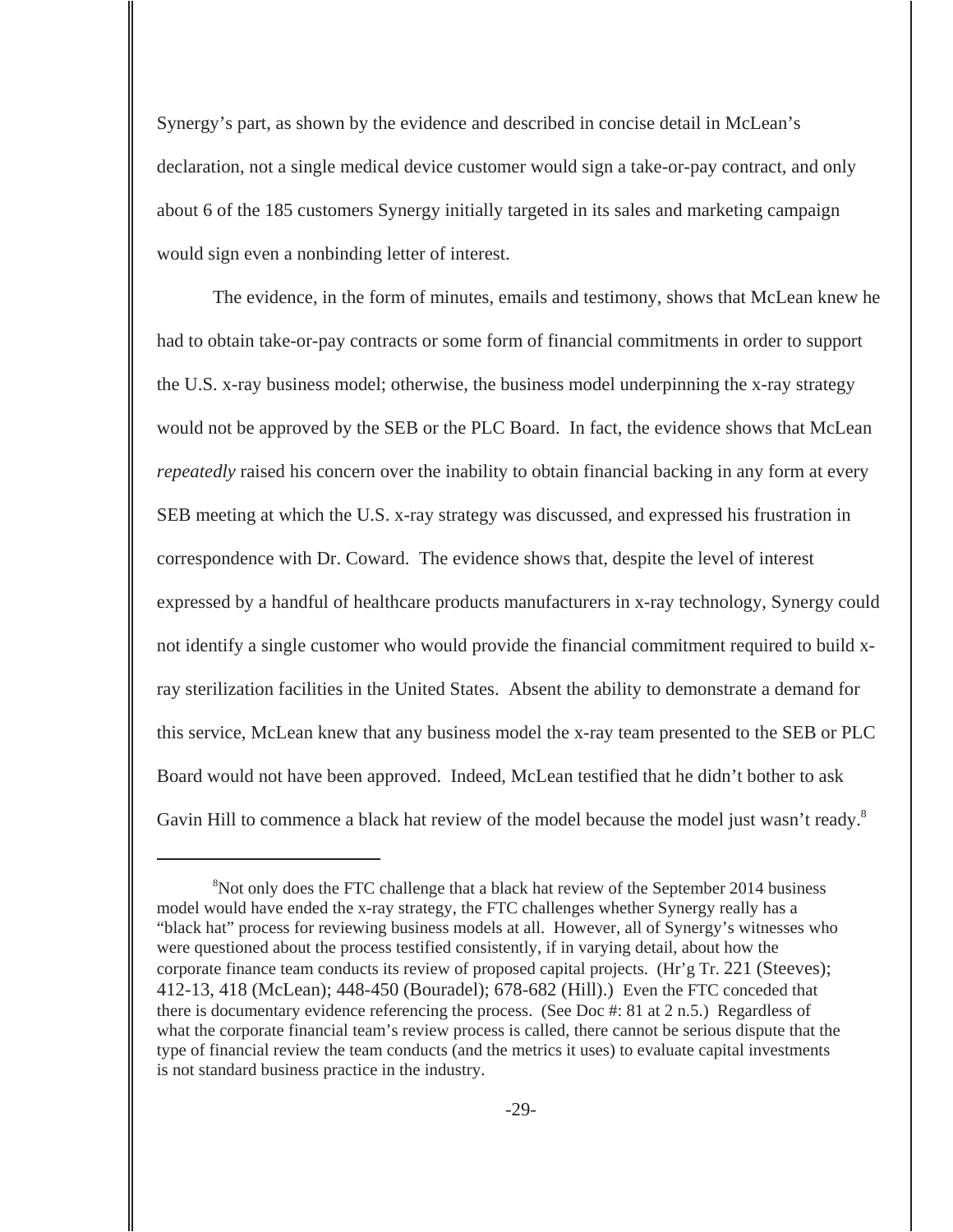McLean knew that the September 2014 model, with one exception, was not based on anything more than assumptions (e.g., premium pricing, revenues, market share). (Hr'g Tr. 406-418 (McLean).)

The testimony of the FTC's own witnesses, Joyce Hansen of J & J and David Silor of Zimmer, demonstrates that their interest in x-ray sterilization in the United States was primarily academic. As Hansen testified, she preferred to remain "totally noncommittal" to Synergy until a laundry list of factors were resolved: a decision on where the x-ray facilities would be located in the United States, what machine would be used, which  $J \& J$  products might benefit from xray sterilization, the volume of those products, the completion of functionality studies, and the approval of regulatory agencies in all countries where the x-ray-sterilized products would be sold.

The evidence shows that after McLean asked Hansen for something in writing to support the business model he was preparing to present to the SEB in September 2014, Hansen submitted a letter expressing, *at best*, lukewarm interest. (JDX1188-022.) After articulating a few reasons why x-ray sterilization is "of interest" to  $J \& J$ , she explained that the primary barrier in transitioning from gamma to x-ray sterilization is "the additional work required to support the physical / functional product testing, regulatory authority submissions, and personnel time and resources for these activities." (Id.) She concluded that "this letter of interest is intended to be a means of communicating our interest in pursuing the use of X-ray processing *in the future*, and is not intended to commit  $J \& J$  to processing a volume of product in a facility with Synergy Health." (Id. (emphasis added).)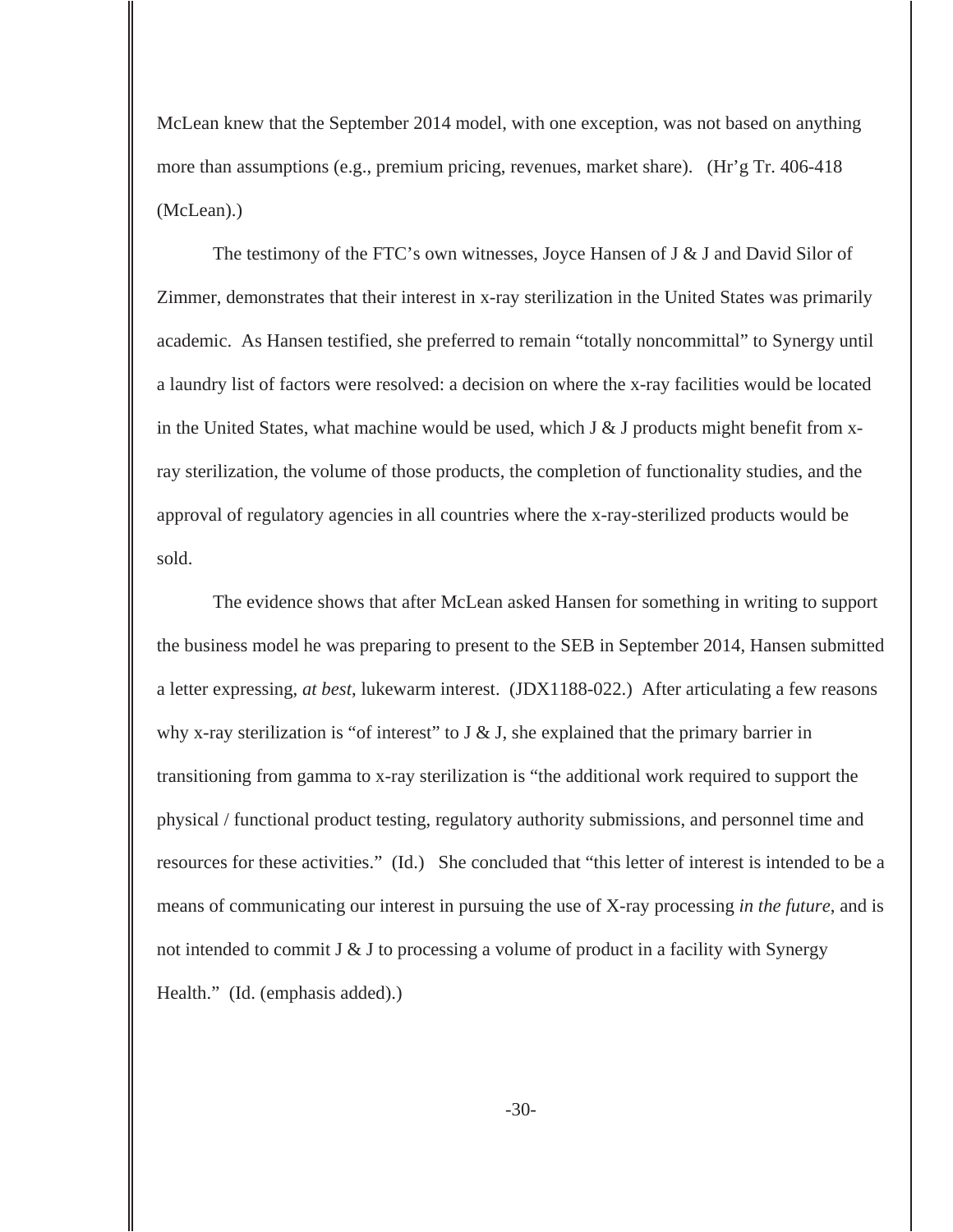The evidence shows that Hansen well knew how take-or-pay contracts work and the need for volume commitments before building new facilities. When asked about  $J \& J$ 's Albuquerque, New Mexico gamma sterilization facility, Hansen agreed that, in evaluating whether it made sense to build a new facility,  $J \& J$  would have to consider how much volume would be put through the facility before building it, otherwise it would not be a good use of J & J's capital. (Hr'g Tr. 71-72 (Steeves).) Furthermore, the evidence shows that  $J \& J$  had previously entered into a \$2.8 million take-or-pay contract with Synergy to build an e-beam sterilization facility in Ireland. (Id. at 204-05.) By the time the plant was completed, another medical device company had apparently built a better device than the product  $J \& J$  intended to put through the facility, and J & J wrote off the entire investment, leaving Synergy empty-handed. So, Synergy had to rely on the \$2.8 million to support its investment until it could bring in additional customers. (Id.)

David Silor, Principal Sterilization Associate at Zimmer, testified that he had discussed x-ray sterilization in the U.S. with Synergy for the past two years. (Hr'g Tr. at 116.) But shortly after Zimmer had agreed to conduct a feasibility study at Daniken, Zimmer initiated a major quality remediation project at the FDA's request. (Hr'g Tr. at 119.) Consequently, its resources were shifted to support those efforts and, to this day, Zimmer has been unable to conduct any xray feasibility studies at all. (Hr'g Tr. at 119.)

#### **B. Why No Take-Or-Pay Contracts: Customer Concerns**

The evidence shows that the problem obtaining customer commitments had nothing to do with the merits or benefits of x-ray sterilization. Sterilization represents only about 3% of the cost of the medical device. (Hr'g Tr. 381.) This means that even if Synergy could promise a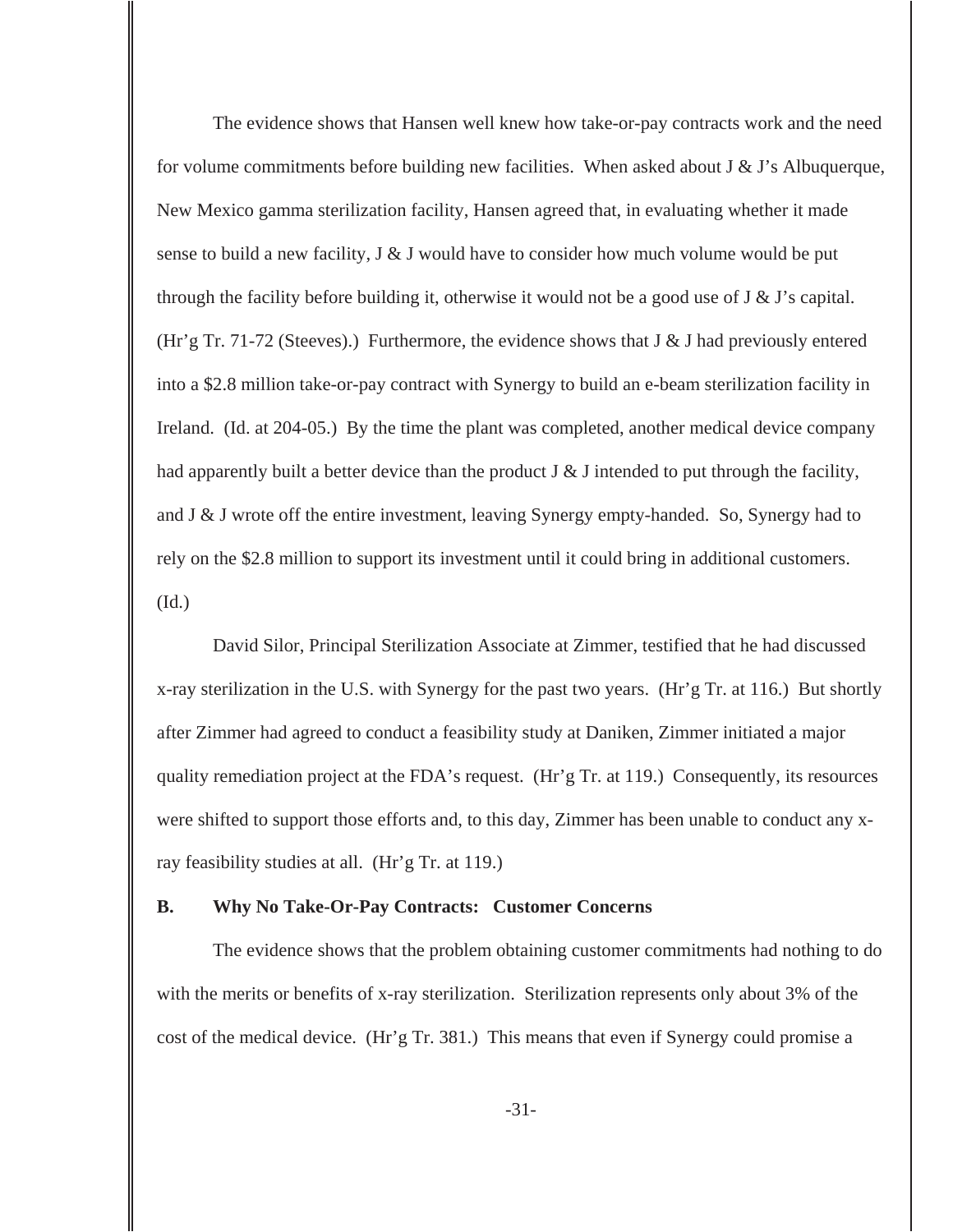customer a 30% price savings over gamma sterilization for a product, the conversion would only reduce the product's cost by 1%. On the other side of the ledger was the significant cost of conversion, estimated to be \$250,000 to \$500,000 per product. (Id. at 438.) The product would need to be tested, then the conversion would need to be approved by the FDA and the foreign counterpart in any foreign country where the product would be sold, then the site would have to be qualified; and then product would have to be put through the facility for validation. As J & J found out, this conversion process could take several years. And if a manufacturer of a medical device had been on the market for ten to forty or more years, it is likely that the regulatory standards for testing and approving these products would have gotten tighter, and the product may no longer be in compliance. (Hr'g Tr. 371-72 (McLean).) Furthermore, any x-ray facilities built in the United States would need contingency processing options, i.e., other qualified facilities where products could be sterilized if the facility needed repair. (Id. at 361.) There are no existing x-ray sterilization facilities in the United States; Synergy's would be the first. A problem in Synergy's facility could leave a customer with no readily-available alternative for sterilizing its products, and any mistake could jeopardize a manufacturer's business reputation and, consequently, its business.

In fact, the documentary evidence shows that on February 24, 2015, despite the considerable efforts of McLean and his team to obtain some kind of customer support endorsing the U.S. x-ray business model, not one customer was willing to do so. There are four emails from leading manufacturers of medical and pharmaceutical products (Covidien/Medtronics, Boston Scientific, J & J, Becton Dickinson) expressing their reasons for not signing up for the U.S. x-ray project, e.g., there is no significant benefit in x-ray sterilization over the other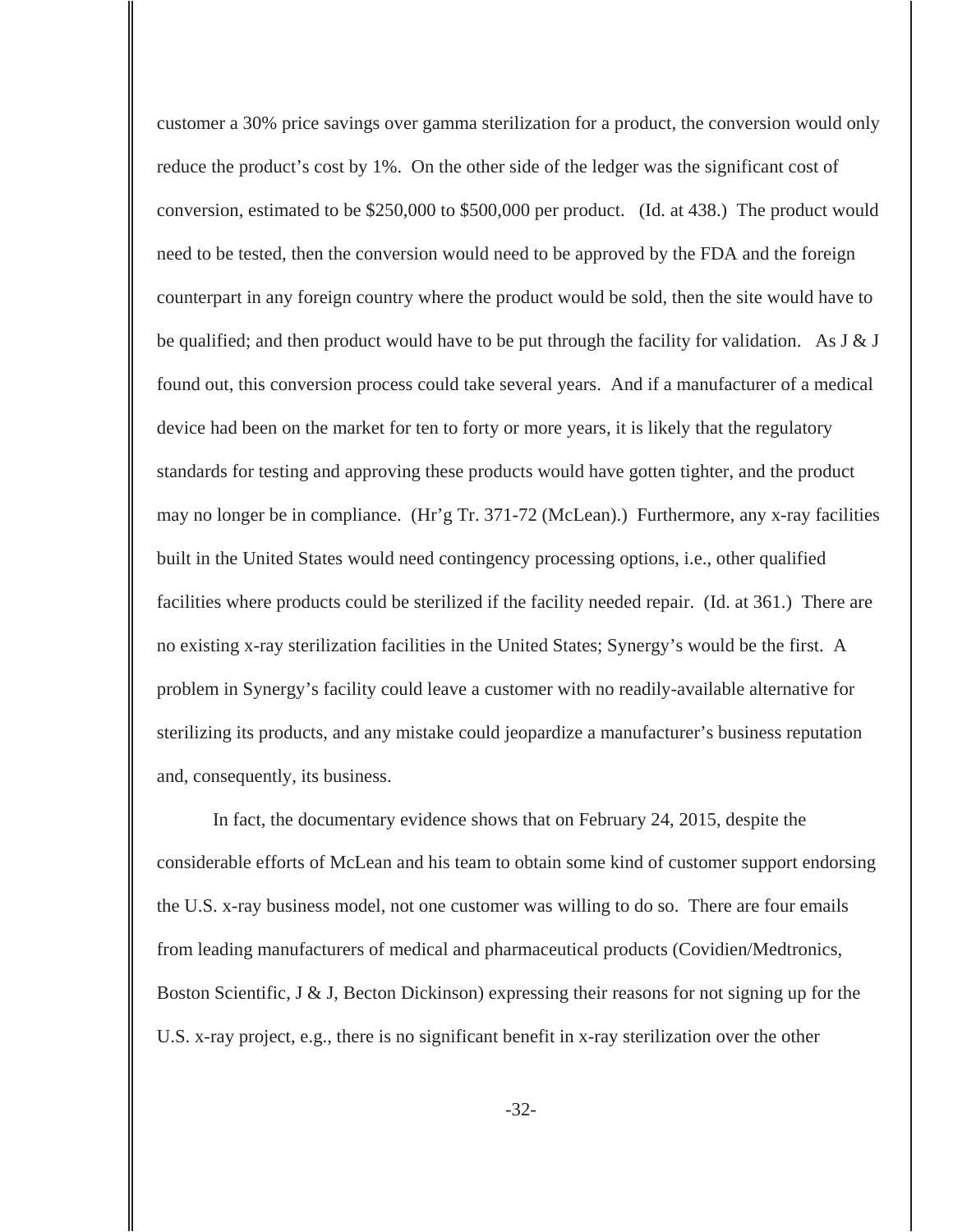sterilization modalities, the risk-to-reward ratio favors the other modalities, and the cost of transitioning multiple products from gamma to x-ray is staggering. This was correspondence McLean solicited following his meeting with the FTC on February 17, 2015, when asked for documentary evidence showing that customers had rejected x-ray.

At the August 2015 hearing, the FTC made much of the fact that McLean had solicited J & J's email and had asked Vic Baran, who wrote the email, to go back and look at the numbers again because they did not reflect the numbers McLean had previously discussed with Joyce Hansen regarding the costs involved in obtaining validation, product stability, product functionality and regulatory filings. Vic Baran then sent McLean an email with revised numbers. McLean testified that the costs in the email accurately reflected his discussions with Joyce Hansen and the FTC never called Vic Baran to the stand. In any event, the FTC did not challenge the other emails which clearly showed a lack of interest on the part of industry leaders in backing x-ray sterilization of their products at this time.

The evidence shows that Synergy itself had previously undertaken the black hat process for building a new x-ray sterilization facility in Bradford, U.K. When the Bradford gamma sterilization facility was running out of capacity, Synergy's AST team decided to present two business models to the SEB: one for building a gamma facility and one for building an x-ray facility. (Hr'g Tr. 372 (McLean.) The business models showed that the gamma financials were superior to the x-ray financials, and the project team could not drum up one customer who was willing to back the x-ray business model. (Id. at 373.) In the end, because Synergy had to do "the right thing by [its] shareholders," it built a new gamma facility with higher capacity at the Bradford site. (Id.)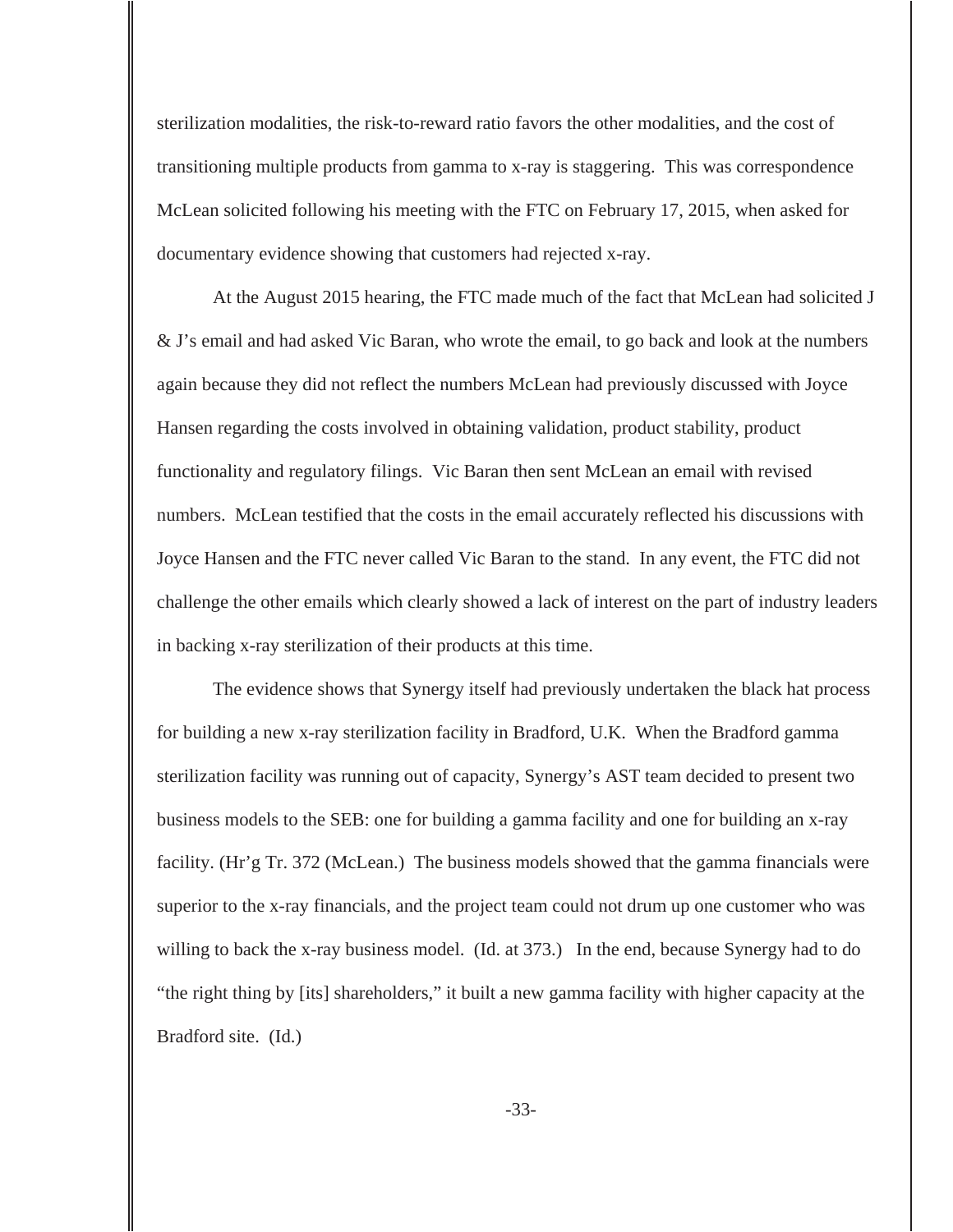Synergy's experience at Daniken only added to these concerns for several reasons. First, the predicted growth in medical product x-ray sterilization (i.e., 52% capacity by fiscal year 2015) never materialized. Today, Daniken's x-ray facility runs at 25% capacity utilization. Second, most of Daniken's x-ray business is processing non-medical products, and the nonmedical business is not the business Synergy prefers to attract. (Hr'g Tr. 385 (McLean) (Synergy's core competence is working "in a highly regulated environment, where you have to deliver an exceptional quality," and the volume is stable with guaranteed revenues.) The evidence shows that over 80% of the product going through Daniken's gamma facility is medical; in contrast, only 5 to 6% of the product going through Daniken's x-ray facility is medical. (Id.) Furthermore, the medical device x-ray business at Daniken is paltry; the \$100,000 generated represents only about 2% of Daniken's overall x-ray business. (Id. at 389-393.) The evidence shows that Synergy was unsuccessful in getting its existing gamma customers to convert to x-ray. When Synergy tried to leverage this conversion by telling its Daniken gamma customers that there was little or no remaining capacity at the gamma facility, the customers responded by threatening to go to a competitor's gamma facility. (Id. at 383.) McLean testified, "at one point, we were sterilizing soil, earth, at Daniken x-ray to get product through. That's not what we want." (Id. at 385.)

There was nothing McLean and Tyranski could do to change this paradigm. And of course, any further price reduction Synergy might offer to incentivize its customers would result in lower profit margins and IRR for Synergy.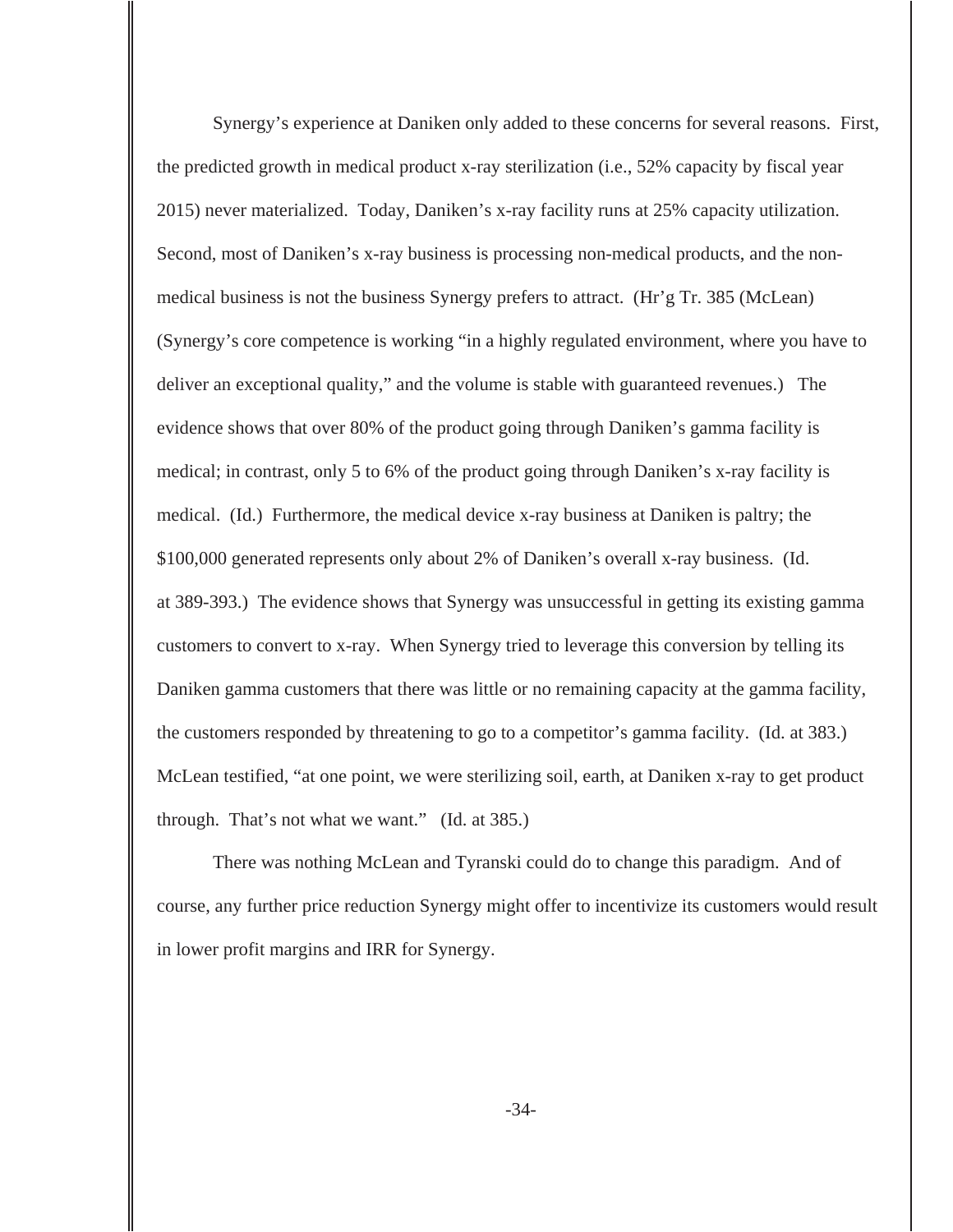### **C. Capital Costs**

The evidence shows that, despite Synergy's best efforts, it was unable to harness the capital costs to build x-ray facilities in the United States. Synergy has only \$25 to \$40 million per year to spend on capital projects. The cost of building two x-ray facilities was estimated to be well over that budget. Because this investment would consume the entire annual discretionary capital budget, little risk could be tolerated. It was clearly incumbent on the project team to lock down real numbers, obtain customer commitments, and lessen capital costs. In short, this particular investment, given its enormity, was a "bet the farm" proposition for Synergy.

As the effort to develop a financial model that more accurately represented the economic realities advanced, the numbers got worse instead of better. The evidence shows that, from the September 2014 board meetings, shortly before the merger was announced, until late February 2015, when the project was abandoned, Synergy's estimates on the cost of building the facilities increased by \$2.5 million once actual proposals from contractors were considered. (Invest. Hr'g Tr. 198-199 (Fry); SH00483971 at 10.) By early 2015, it became clear IBA had lost confidence that the TT300, the dual x-ray/e-beam machine on which the team's September 2014 business model was based, would deliver the required 400kW capacity. And the TT1000 with dual xray/e-beam technology had never been designed, built, tested or priced. The only certainty about the proposed machine was that it would cost considerably more than the initial business model estimates.

The evidence also shows that the September 2014 business model failed every one of the metrics Synergy uses to rank capital investments. With a few exceptions, the PLC Board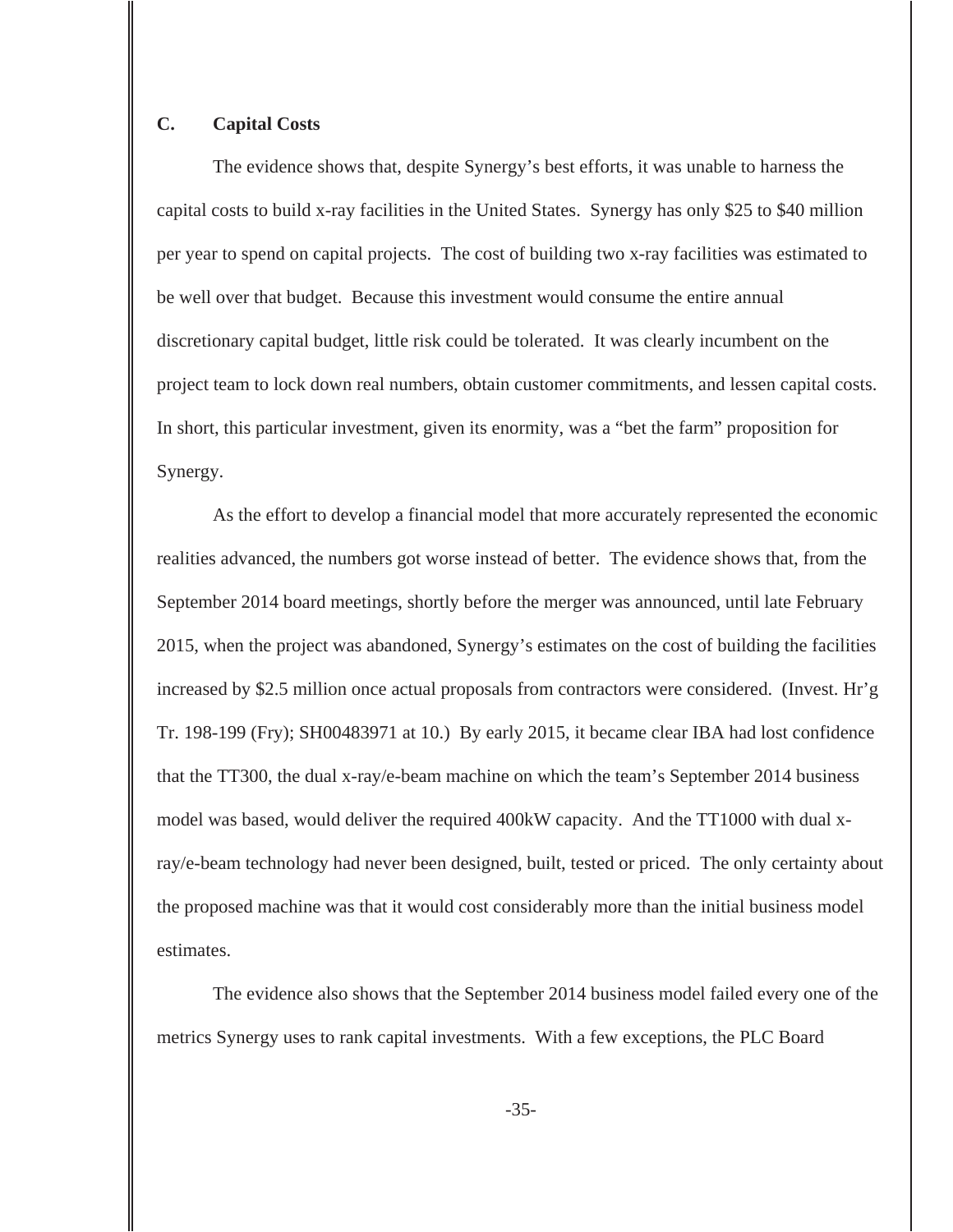generally will not approve funding a discretionary capital investment without an IRR of 15%.<sup>9</sup> The September 2014 business model showed a 6.51% IRR—a number that included a significant accounting error that reduced the projected IRR to 3%. The erroneous IRR was reached by double-counting revenues from the Lima, Ohio plant, and it was the only number in the business model that was not the product of guesswork and assumptions. The evidence also shows that Synergy's target for ROCE was 15%. To reach this goal, the business seeking discretionary funds (e.g., AST) would have to show a ROCE of 30%. The business model presented at the September 2014 meeting would not hit the target until year 7, lowering the current company ROCE from 12.4% to 11.8%: a reportable consequence that, though seemingly small, would raise red flags for shareholders. (Hr'g Tr. 688, 698 (Hill).) Another metric the model failed to meet was cash payback. Synergy's target cash payback for all investments is no longer than five years. The September 2014 business model reflected a cash payback period of 7.7 years.

#### **D. The Prospect of Building X-ray Facilities in the United States**

According to the FTC, the current "interest" that a few customers have expressed in x-ray technology, plus the fact that some healthcare products manufacturers have recently sent a few products to Daniken for testing, shows that Synergy was poised to build x-ray sterilization facilities in the United States in the foreseeable future. The evidence of the FTC's own witnesses shows otherwise.

Hansen was asked at the hearing, if Synergy opened an x-ray sterilization facility in the U.S. tomorrow, would J & J send Surgicel to that facility for sterilization? (Hr'g Tr. 77)

<sup>9</sup>The evidence shows that this standard could be relaxed where necessary for health and safety, to meet regulatory requirements, or to prevent the potential loss of a customer. (Hr'g Tr. 701 (Malaysia); 702- 703 (China facility); 703 (health and safety, regulatory).)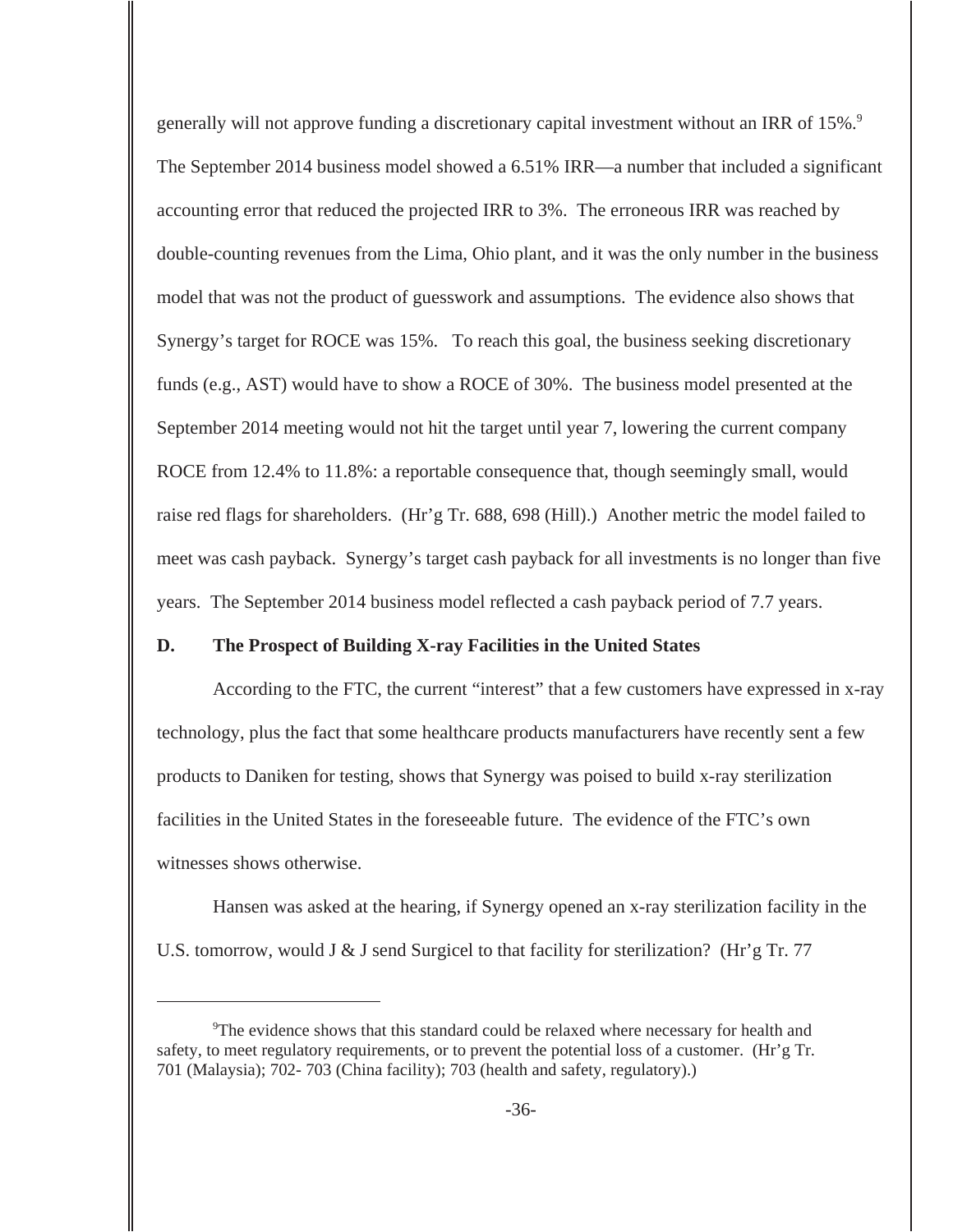(Hansen).) Her response was that both parties would have to go through another series of hoops before doing so, i.e., J & J would have to get regulatory approval for the site, Synergy would have to go through installation and operational qualification, and J & J would have to put its product through the facility and conduct validation testing before sterilizing Surgicel there. (Id.)

Silor testified that Zimmer has not evaluated the potential use of x-ray as a sterilization method for the products it manufactures, it has not performed any feasibility testing with x-ray sterilization, it has not evaluated whether x-ray performs better than gamma for its products, it has not discussed pricing for x-ray sterilization with anyone at Synergy, and it has not analyzed the cost of switching to from gamma to x-ray sterilization in any formal way.

Silor testified that, in order to use a new technology for sterilizing medical devices that does not exist here today, Zimmer would have to do a dose mapping study, a dose setting validation, get the subdose verification level, perform sterility testing on the product, modify the manufacturing routers to indicate that the company is using x-ray instead of gamma, make the FDA submissions on Class 3 medical devices, and perform material shelf-life studies and packaging shelf-life studies. (Hr'g Tr. 130 (Silor).) He acknowledged that evaluating an alternative sterilization modality is a long-term project. (Id. at 131.)

#### **E. The September 2014 Minutes**

Much examination and cross-examination at the hearing was devoted to the accuracy of the September 2014 SEB meeting minutes. It is undisputed that Jonathan Turner, who was responsible for taking the minutes, did not transcribe the part of those minutes pertaining to the x-ray presentation until March 2015, when Dr. Steeves was preparing to meet with the FTC over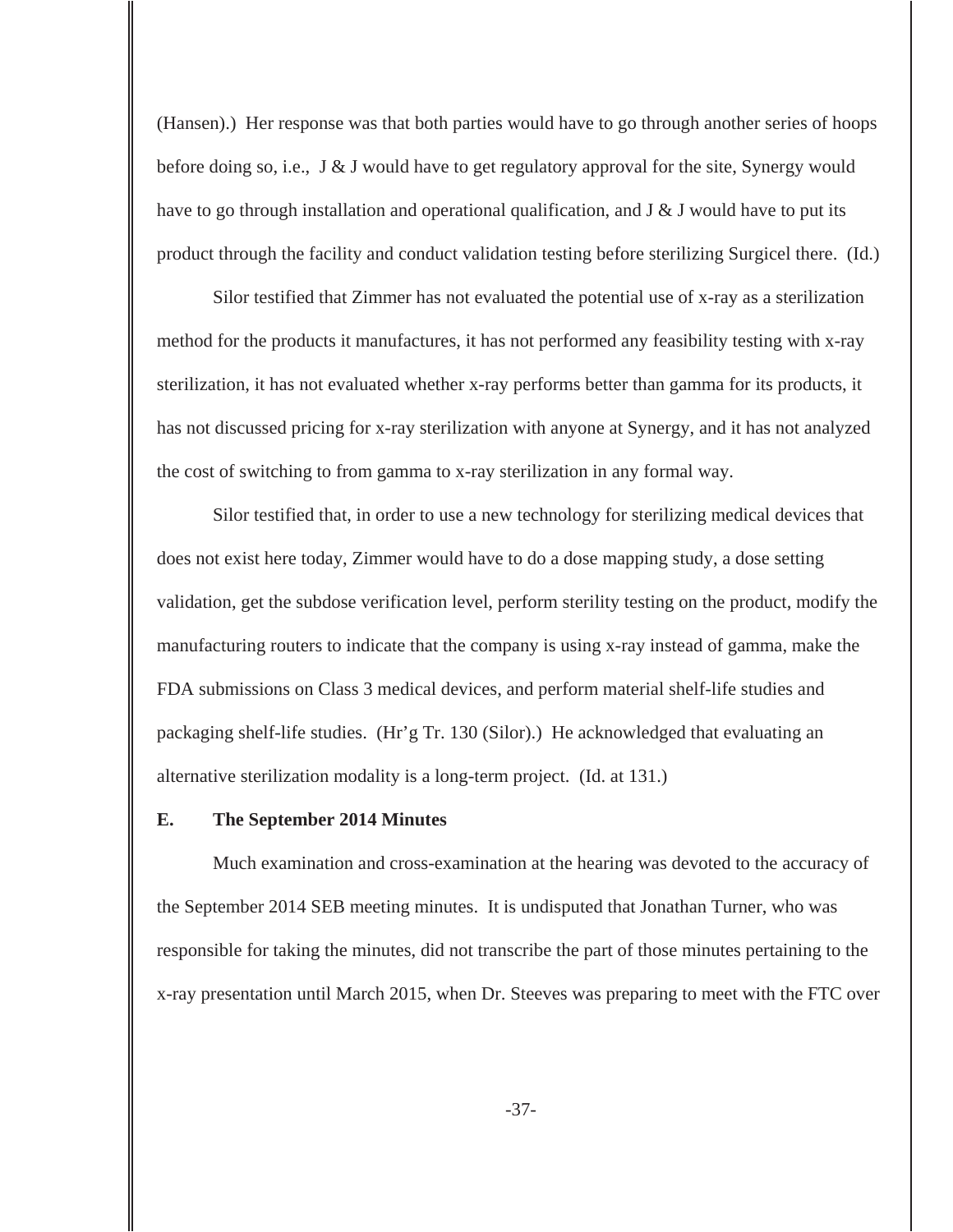the proposed merger, and he realized that the portion of the September 2014 meeting minutes addressing the x-ray team's presentation was missing.

The evidence shows that Turner kept his minutes in a 195-page notebook, which he used to transcribe the minutes. The FTC challenged the credibility of the minutes because they were not taken verbatim from Turner's notes. However, as Dr. Steeves pointed out during his testimony, the entire SEB board was there, along with one of Synergy's outside directors, and there is no doubt that the presentation was given, the discussion took place, and the minutes that are contained in the middle of Turner's handwritten book "exist and are real." (Hr'g Tr. 246 (Steeves).) In addition, the presentation of the September 2014 SEB meeting is part of the record, and the testimony solicited at the hearing corroborated the minutes.

#### **F. The November 2014 Earnings Call and Interim Report**

The FTC contends that the following statements Synergy reported in November 2014 effectively show that Synergy had publicly committed to building two x-ray facilities in the U.S.: "We are pleased to announce that we have signed an agreement with IBA for X-ray technology to be deployed in the United States, supplemented by our in-house knowledge and expertise," "the first FDA approval of a Class III medical device was achieved by one of our major global customer partners, paving the way for further conversions [of products from gamma sterilization to x-ray]," and "[o]ur X-ray services are now the fastest growing of our AST technologies, driven by the higher levels of quality, favourable economics and faster processing speed." (Pl. FTC's Post-Hr'g Br. at 6-7. Doc #: 78.) However, the fact that they were reported after the merger was announced shows that no one at Synergy viewed the proposed merger with Steris as an impediment to its U.S. x-ray strategy. (Hr'g Tr. 225 (Steeves) (noting, three weeks after the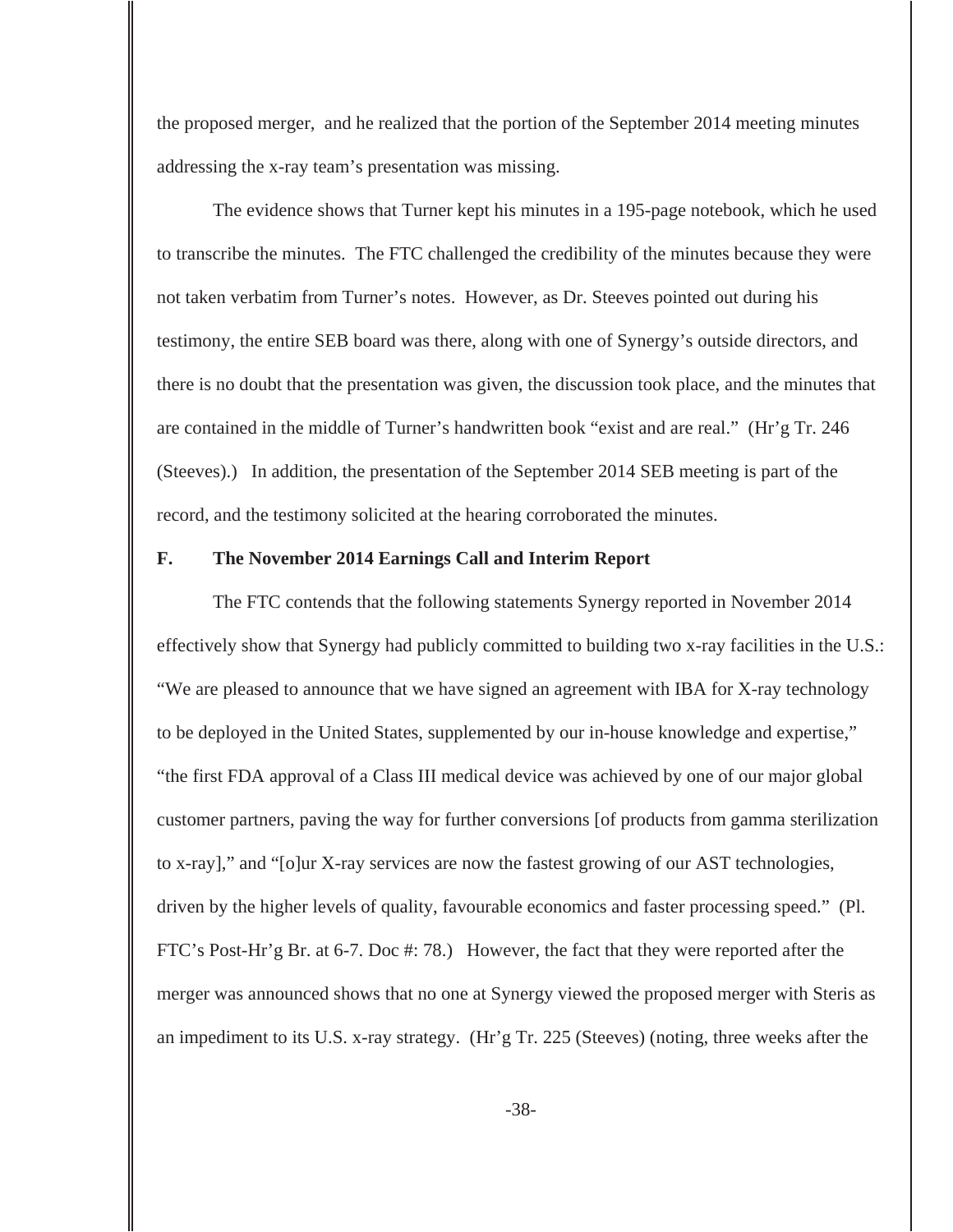announcement, that he was trying to support the x-ray team and drum up some enthusiasm for the team's efforts "to get customers aligned with what we were trying to do in the United States." (Id.)

#### **G. Timing**

The FTC contends that it is the FTC's investigation—and not the numerous business reasons just articulated and supported by evidence—that caused Synergy to "kill" x-ray in the United States. The Court disagrees.

The timing of the decision to pull the plug on the U.S. x-ray project may actually be the best evidence that it was done for legitimate business reasons, as opposed to anti-competitive ones. If the merger with Steris was going to prevent Synergy from entering the U.S. market, Synergy would have stopped working on the U.S. x-ray project as soon as the merger was announced in mid-October 2014. Instead, following the September 2014 meetings, Synergy, led by McLean and Tyranski, continued to go all out to try to win SEB support for the business plan, and ultimately PLC approval,. The x-ray team continued to court customers, signing them up to get their products tested at Daniken. The team continued their detailed discussions with IBA on the appropriate machine. They made road trips to scout out sites, soliciting incentives from the various cities. The evidence demonstrates that this was not a sham to convince the FTC that Synergy wanted to enter the market; it was legitimate effort by Synergy employees who really wanted the project to succeed, but recognized the hurdles they needed to overcome to win approval. The fact that McLean and Tyranski decided to terminate the project in February 2015, four months after the merger was announced and in the midst of the FTC's investigation,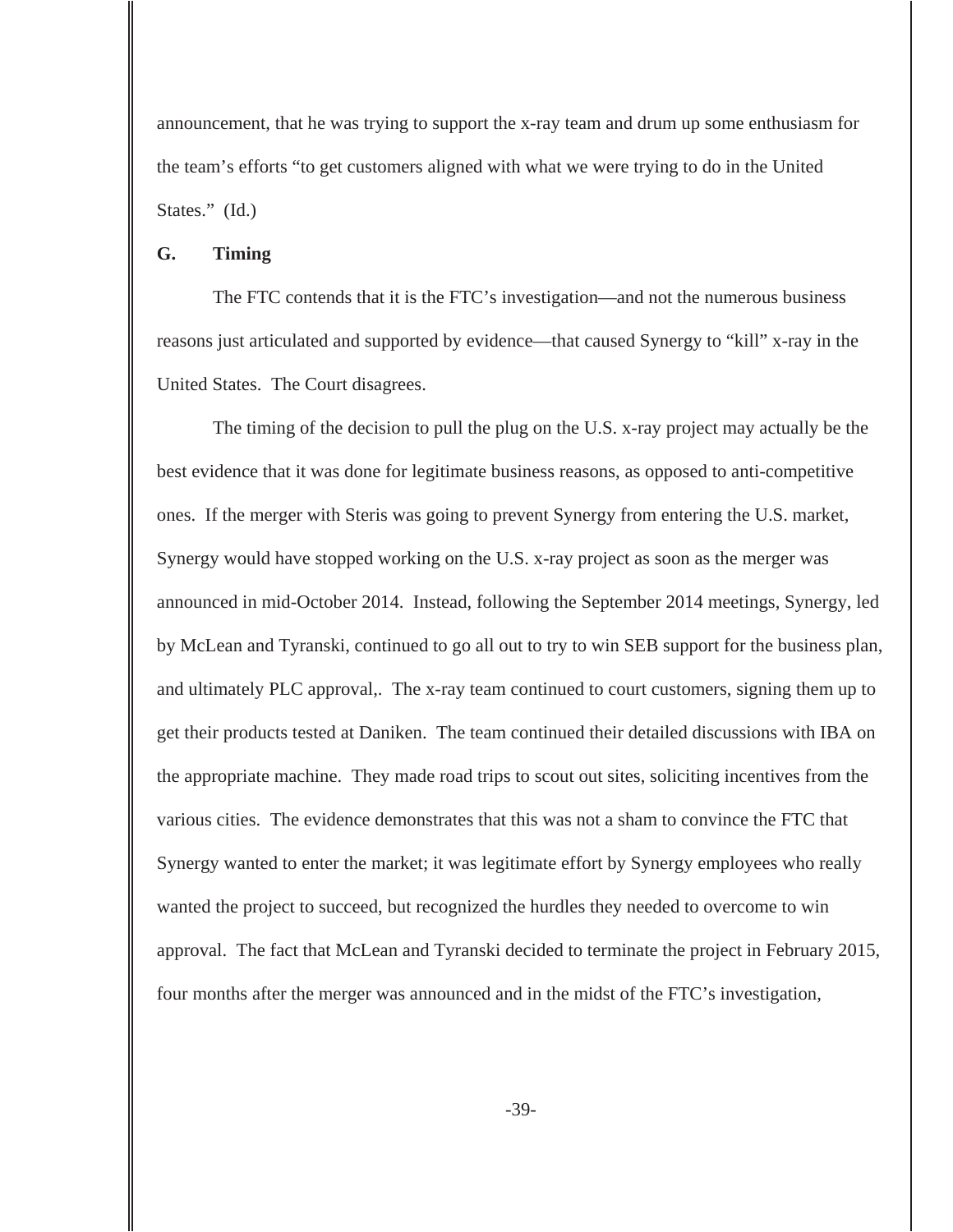supports the conclusion that this was a decision reached by the project managers after serious consideration of all the business factors involved.

More likely, the last thing Synergy would have done, if the Steris merger was driving its U.S. x-ray strategy, would have been to pull the plug immediately after meeting with the FTC staff in January 2015 and hearing their objections to the merger, as Synergy had to know that doing so would only have solidified the FTC's position that the merger was driving the decision. Synergy could have kept its x-ray efforts going in order to convince the FTC that the merger with Steris was not going to prevent its entry into the U.S. market.

If Synergy had terminated the U.S. x-ray project when it entered talks with Steris, or when the merger was announced in October 2014, the Court might view this scenario differently. However, the evidence shows that the negotiations between Steris and Synergy had no effect whatsoever on the work of Synergy's U.S. x-ray team. The team continued to seek take-or-pay contracts from customers and there is evidence that Synergy incentivized that effort financially. The team continued to crunch the numbers in the business model, to negotiate concessions with states where they considered building the facilities, and to work diligently with IBA on the machine that would meet Synergy's needs.

In the end, the evidence unequivocally shows that the problems that plagued the development of x-ray sterilization as a viable alternative to gamma sterilization in 2012, when Dr. Steeves purchased Daniken, were the same problems that justified termination of the project in 2015: the failure to obtain customer commitments and the inability to lower capital costs. (Continued on next page)